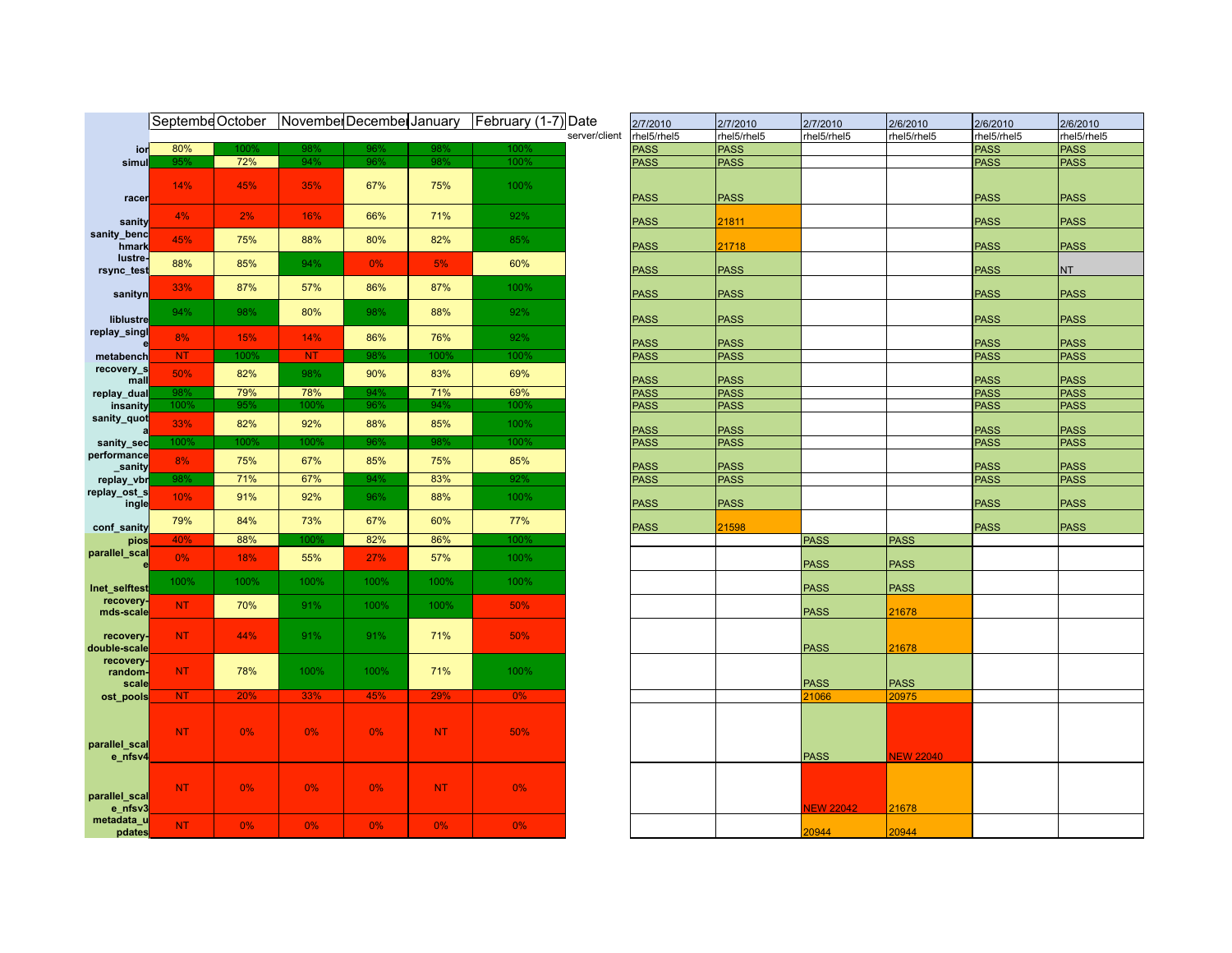|                                | 2/5/2010    | 2/5/2010    | 2/4/2010    | 2/4/2010     | 2/3/2010    | 2/2/2010    | 2/2/2010    | 2/1/2010    | 2/1/2010    | 1/30/2010        | 1/30/2010   |
|--------------------------------|-------------|-------------|-------------|--------------|-------------|-------------|-------------|-------------|-------------|------------------|-------------|
|                                | rhel5/rhel5 | rhel5/rhel5 | oel5/rhel5  | rhel5/sles11 | rhel5/oel5  | oel5/rhel5  | rhel5/oel5  | oel5/rhel5  | oel5/rhel5  | oel <sub>5</sub> | rhel5       |
|                                | ior PASS    | <b>PASS</b> | <b>PASS</b> | <b>PASS</b>  | <b>PASS</b> | <b>PASS</b> | PASS        | <b>PASS</b> | <b>PASS</b> | <b>PASS</b>      |             |
|                                | simul PASS  | <b>PASS</b> | <b>PASS</b> | <b>PASS</b>  | <b>PASS</b> | <b>PASS</b> | <b>PASS</b> | <b>PASS</b> | <b>PASS</b> | <b>PASS</b>      |             |
|                                |             |             |             |              |             |             |             |             |             |                  |             |
|                                | racer PASS  | <b>PASS</b> | <b>PASS</b> | <b>PASS</b>  | <b>PASS</b> | <b>PASS</b> | <b>PASS</b> | <b>PASS</b> | <b>PASS</b> | <b>PASS</b>      |             |
| sanity PASS                    |             | <b>PASS</b> | <b>PASS</b> | <b>PASS</b>  | <b>PASS</b> | <b>PASS</b> | <b>PASS</b> | <b>PASS</b> | <b>PASS</b> | <b>PASS</b>      |             |
| sanity_benc<br>hmark PASS      |             | <b>PASS</b> | <b>PASS</b> | <b>PASS</b>  | 21678       | <b>PASS</b> | <b>PASS</b> | <b>PASS</b> | <b>PASS</b> | <b>PASS</b>      |             |
| lustre-                        |             |             |             |              |             |             |             |             |             |                  |             |
| rsync_test PASS                |             | <b>PASS</b> | <b>PASS</b> | <b>NT</b>    | 21924       | 21924       | NT          | 21924       | 21924       | 21924            |             |
| sanityn PASS                   |             | <b>PASS</b> | <b>PASS</b> | <b>NT</b>    | <b>PASS</b> | <b>PASS</b> | <b>PASS</b> | <b>PASS</b> | <b>PASS</b> | <b>PASS</b>      |             |
| liblustre PASS<br>replay_singl |             | <b>PASS</b> | <b>PASS</b> | 21399        | <b>PASS</b> | <b>PASS</b> | <b>PASS</b> | <b>PASS</b> | <b>PASS</b> | <b>PASS</b>      |             |
|                                | e PASS      | <b>PASS</b> | <b>PASS</b> | <b>PASS</b>  | <b>PASS</b> | <b>PASS</b> | <b>PASS</b> | <b>PASS</b> | 18030       | <b>PASS</b>      |             |
| metabench PASS                 |             | <b>PASS</b> | <b>PASS</b> | <b>PASS</b>  | <b>PASS</b> | <b>PASS</b> | <b>PASS</b> | <b>PASS</b> | <b>PASS</b> | PASS             |             |
| recovery_s                     |             |             |             |              |             |             |             |             |             |                  |             |
|                                | mall PASS   | <b>PASS</b> | <b>PASS</b> | new 22032    | <b>PASS</b> | 21988       | <b>PASS</b> | 21988       | new 21988   | <b>PASS</b>      |             |
| replay_dualRASS                |             | <b>PASS</b> | <b>PASS</b> | <b>PASS</b>  | <b>PASS</b> | 21987       | 21890       | 21890       | 21890       | 21890            |             |
| insanity PASS                  |             | <b>PASS</b> | <b>PASS</b> | <b>PASS</b>  | <b>PASS</b> | <b>PASS</b> | <b>PASS</b> | <b>PASS</b> | <b>PASS</b> | <b>PASS</b>      |             |
| sanity_quot                    | aPASS       | <b>PASS</b> | <b>PASS</b> | <b>PASS</b>  | <b>PASS</b> | <b>PASS</b> | <b>PASS</b> | <b>PASS</b> | <b>PASS</b> | <b>PASS</b>      |             |
| sanity_sec <b>PASS</b>         |             | <b>PASS</b> | <b>PASS</b> | <b>PASS</b>  | <b>PASS</b> | <b>PASS</b> | <b>PASS</b> | PASS        | <b>PASS</b> | <b>PASS</b>      |             |
| performance                    |             |             |             |              |             |             |             |             |             |                  |             |
| sanity PASS                    |             | <b>PASS</b> | <b>PASS</b> | 21678        | 21678       | <b>PASS</b> | <b>PASS</b> | <b>PASS</b> | <b>PASS</b> | <b>PASS</b>      |             |
| replay_vbr PASS                |             | <b>PASS</b> | <b>PASS</b> | <b>PASS</b>  | 20680       | <b>PASS</b> | <b>PASS</b> | <b>PASS</b> | <b>PASS</b> | <b>PASS</b>      |             |
| replay_ost_s                   |             |             |             |              |             |             |             |             |             |                  |             |
|                                | ingle PASS  | <b>PASS</b> | <b>PASS</b> | <b>PASS</b>  | <b>PASS</b> | <b>PASS</b> | <b>PASS</b> | <b>PASS</b> | <b>PASS</b> | <b>PASS</b>      |             |
| conf sanity PASS               |             | <b>PASS</b> | <b>PASS</b> | <b>PASS</b>  | <b>PASS</b> | 21985       | <b>PASS</b> | <b>PASS</b> | 21968       | 21968            |             |
| pios                           |             |             |             |              |             |             |             |             |             |                  | <b>PASS</b> |
| parallel_scal                  |             |             |             |              |             |             |             |             |             |                  |             |
|                                |             |             |             |              |             |             |             |             |             |                  | <b>PASS</b> |
| Inet selftest                  |             |             |             |              |             |             |             |             |             |                  | <b>PASS</b> |
| recovery-                      |             |             |             |              |             |             |             |             |             |                  |             |
| mds-scale                      |             |             |             |              |             |             |             |             |             |                  | <b>PASS</b> |
| recovery-                      |             |             |             |              |             |             |             |             |             |                  |             |
| double-scale                   |             |             |             |              |             |             |             |             |             |                  | <b>PASS</b> |
| recovery-<br>random-           |             |             |             |              |             |             |             |             |             |                  |             |
| scale                          |             |             |             |              |             |             |             |             |             |                  | <b>PASS</b> |
| ost_pools                      |             |             |             |              |             |             |             |             |             |                  | 21968       |
|                                |             |             |             |              |             |             |             |             |             |                  |             |
|                                |             |             |             |              |             |             |             |             |             |                  |             |
| parallel_scal                  |             |             |             |              |             |             |             |             |             |                  |             |
| e_nfsv4                        |             |             |             |              |             |             |             |             |             |                  | <b>NT</b>   |
|                                |             |             |             |              |             |             |             |             |             |                  |             |
|                                |             |             |             |              |             |             |             |             |             |                  |             |
| parallel_scal<br>e_nfsv3       |             |             |             |              |             |             |             |             |             |                  | NT          |
| metadata_u                     |             |             |             |              |             |             |             |             |             |                  |             |
| pdates                         |             |             |             |              |             |             |             |             |             |                  | 20944       |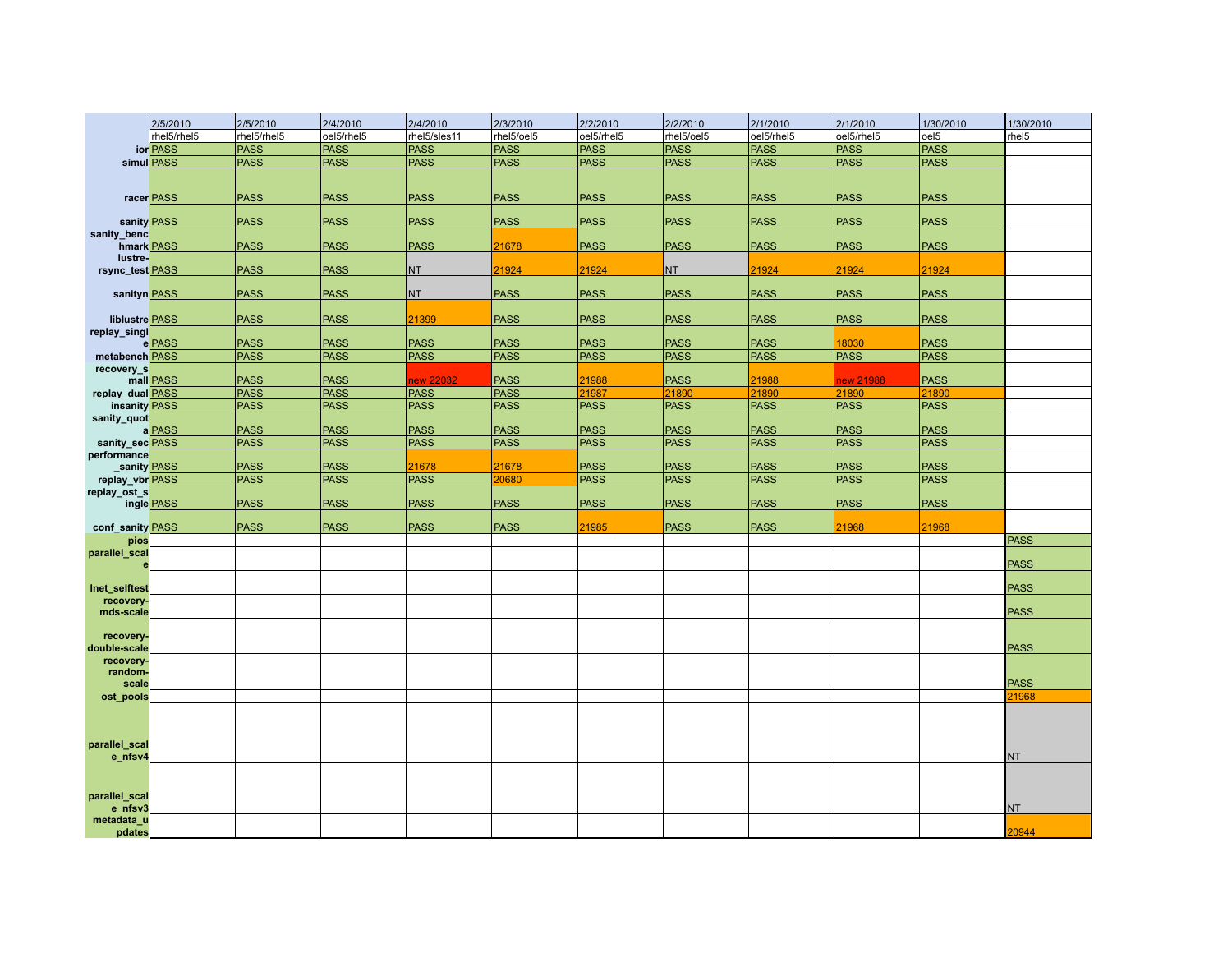|                            | 1/30/2010   | 1/29/2010            | 1/29/2010            | 1/28/2010                  | 1/28/2010                  | 1/27/2010                  | 1/27/2010                  | 1/26/2010            | 1/25/2010 | 1/24/2010           | 1/24/2010   |
|----------------------------|-------------|----------------------|----------------------|----------------------------|----------------------------|----------------------------|----------------------------|----------------------|-----------|---------------------|-------------|
|                            | rhel5       | oel <sub>5</sub>     | rhel5/sles11         | rhel5/oel5                 | oel5/sles10                | rhel5/rhel5                | oel5/oel5                  | rhel5/sles11         |           | oel5/sles10         | rhel5/rhel5 |
|                            | ior PASS    | <b>PASS</b>          | <b>PASS</b>          | <b>PASS</b>                | <b>PASS</b>                | <b>PASS</b>                | PASS                       | <b>PASS</b>          |           | <b>PASS</b>         |             |
|                            | simul PASS  | <b>PASS</b>          | <b>PASS</b>          | <b>PASS</b>                | <b>PASS</b>                | <b>PASS</b>                | <b>PASS</b>                | <b>PASS</b>          |           | <b>PASS</b>         |             |
|                            |             |                      |                      |                            |                            |                            |                            |                      |           |                     |             |
|                            | racer PASS  | <b>PASS</b>          | <b>PASS</b>          | <b>PASS</b>                | <b>PASS</b>                | <b>PASS</b>                | <b>PASS</b>                | <b>PASS</b>          |           | <b>PASS</b>         |             |
|                            | sanity PASS | <b>PASS</b>          | <b>PASS</b>          | <b>PASS</b>                | <b>PASS</b>                | 21955                      | <b>PASS</b>                | <b>PASS</b>          |           | <b>PASS</b>         |             |
| sanity_benc                | hmark PASS  | <b>PASS</b>          | <b>PASS</b>          | <b>PASS</b>                | <b>PASS</b>                | 21995                      | <b>PASS</b>                | <b>PASS</b>          |           | <b>PASS</b>         |             |
| lustre-                    |             |                      |                      |                            |                            |                            |                            |                      |           |                     |             |
| rsync_test21924            |             | 21924                | 21924                | 21924                      | 21924                      | 21995, 21924               | 21924                      | 21924                |           | 21889               |             |
| sanityn PASS               |             | <b>PASS</b>          | <b>PASS</b>          | <b>PASS</b>                | <b>PASS</b>                | <b>NEW 21955</b>           | <b>PASS</b>                | <b>PASS</b>          |           | <b>PASS</b>         |             |
| liblustre PASS             |             | <b>PASS</b>          | 21399                | <b>PASS</b>                | <b>PASS</b>                | <b>PASS</b>                | <b>PASS</b>                | 21399                |           | <b>PASS</b>         |             |
| replay_singl               | e PASS      | <b>PASS</b>          | <b>PASS</b>          | <b>PASS</b>                | 19813                      | <b>PASS</b>                | <b>PASS</b>                | <b>PASS</b>          |           | <b>PASS</b>         |             |
| metabench PASS             |             | <b>PASS</b>          | <b>PASS</b>          | <b>PASS</b>                | <b>PASS</b>                | <b>PASS</b>                | <b>PASS</b>                | <b>PASS</b>          |           | <b>PASS</b>         |             |
| recovery_s                 |             |                      |                      |                            |                            |                            |                            |                      |           |                     |             |
|                            | mall PASS   | <b>PASS</b>          | <b>PASS</b>          | <b>PASS</b>                | <b>PASS</b>                | 21476                      | <b>PASS</b>                | <b>PASS</b>          |           | <b>PASS</b>         |             |
| replay_dual                | 21890       | 21890                | 21890                | 21890                      | <b>PASS</b>                | 21890                      | 21890                      | 21890                |           | PASS                |             |
| insanity PASS              |             | <b>PASS</b>          | <b>PASS</b>          | <b>PASS</b>                | <b>PASS</b>                | <b>PASS</b>                | <b>PASS</b>                | <b>PASS</b>          |           | PASS                |             |
| sanity_quot                |             |                      |                      |                            |                            |                            |                            |                      |           |                     |             |
| sanity_sec <b>PASS</b>     | aPASS       | 21212<br><b>PASS</b> | 21696<br><b>PASS</b> | <b>PASS</b><br><b>PASS</b> | <b>PASS</b><br><b>PASS</b> | <b>PASS</b><br><b>PASS</b> | <b>PASS</b><br><b>PASS</b> | 21212<br><b>PASS</b> |           | <b>PASS</b><br>PASS |             |
| performance                |             |                      |                      |                            |                            |                            |                            |                      |           |                     |             |
|                            | sanity PASS | <b>PASS</b>          | <b>NEW 21967</b>     | <b>PASS</b>                | <b>PASS</b>                | <b>PASS</b>                | <b>PASS</b>                | 21177                |           | 21835               |             |
| replay_vbr PASS            |             | <b>PASS</b>          | <b>PASS</b>          | <b>PASS</b>                | <b>PASS</b>                | <b>PASS</b>                | <b>PASS</b>                | <b>PASS</b>          |           | 21834               |             |
| replay_ost_s               |             |                      |                      |                            |                            |                            |                            |                      |           |                     |             |
|                            | ingle PASS  | <b>PASS</b>          | <b>PASS</b>          | <b>PASS</b>                | <b>PASS</b>                | <b>PASS</b>                | <b>PASS</b>                | PASS                 |           | 21834               |             |
| conf sanity                | 21968       | <b>NEW 21968</b>     | <b>PASS</b>          | <b>PASS</b>                | <b>NEW 21956</b>           | <b>PASS</b>                | <b>PASS</b>                | 21598                |           | 21834               |             |
| pios                       |             |                      |                      |                            |                            |                            |                            |                      |           |                     | <b>PASS</b> |
| parallel_scal              |             |                      |                      |                            |                            |                            |                            |                      |           |                     |             |
|                            |             |                      |                      |                            |                            |                            |                            |                      |           |                     | 20970       |
| Inet selftest<br>recovery. |             |                      |                      |                            |                            |                            |                            |                      |           |                     | <b>PASS</b> |
| mds-scale                  |             |                      |                      |                            |                            |                            |                            |                      |           |                     | <b>PASS</b> |
| recovery-                  |             |                      |                      |                            |                            |                            |                            |                      |           |                     |             |
| double-scale               |             |                      |                      |                            |                            |                            |                            |                      |           |                     | <b>PASS</b> |
| recovery.                  |             |                      |                      |                            |                            |                            |                            |                      |           |                     |             |
| random-<br>scale           |             |                      |                      |                            |                            |                            |                            |                      |           |                     | <b>PASS</b> |
| ost_pools                  |             |                      |                      |                            |                            |                            |                            |                      |           |                     | 20975       |
|                            |             |                      |                      |                            |                            |                            |                            |                      |           |                     |             |
|                            |             |                      |                      |                            |                            |                            |                            |                      |           |                     |             |
|                            |             |                      |                      |                            |                            |                            |                            |                      |           |                     |             |
| parallel_scal<br>e_nfsv4   |             |                      |                      |                            |                            |                            |                            |                      |           |                     | <b>NT</b>   |
|                            |             |                      |                      |                            |                            |                            |                            |                      |           |                     |             |
| parallel_scal              |             |                      |                      |                            |                            |                            |                            |                      |           |                     |             |
| e_nfsv3                    |             |                      |                      |                            |                            |                            |                            |                      |           |                     | <b>NT</b>   |
| metadata_u<br>pdates       |             |                      |                      |                            |                            |                            |                            |                      |           |                     | 20944       |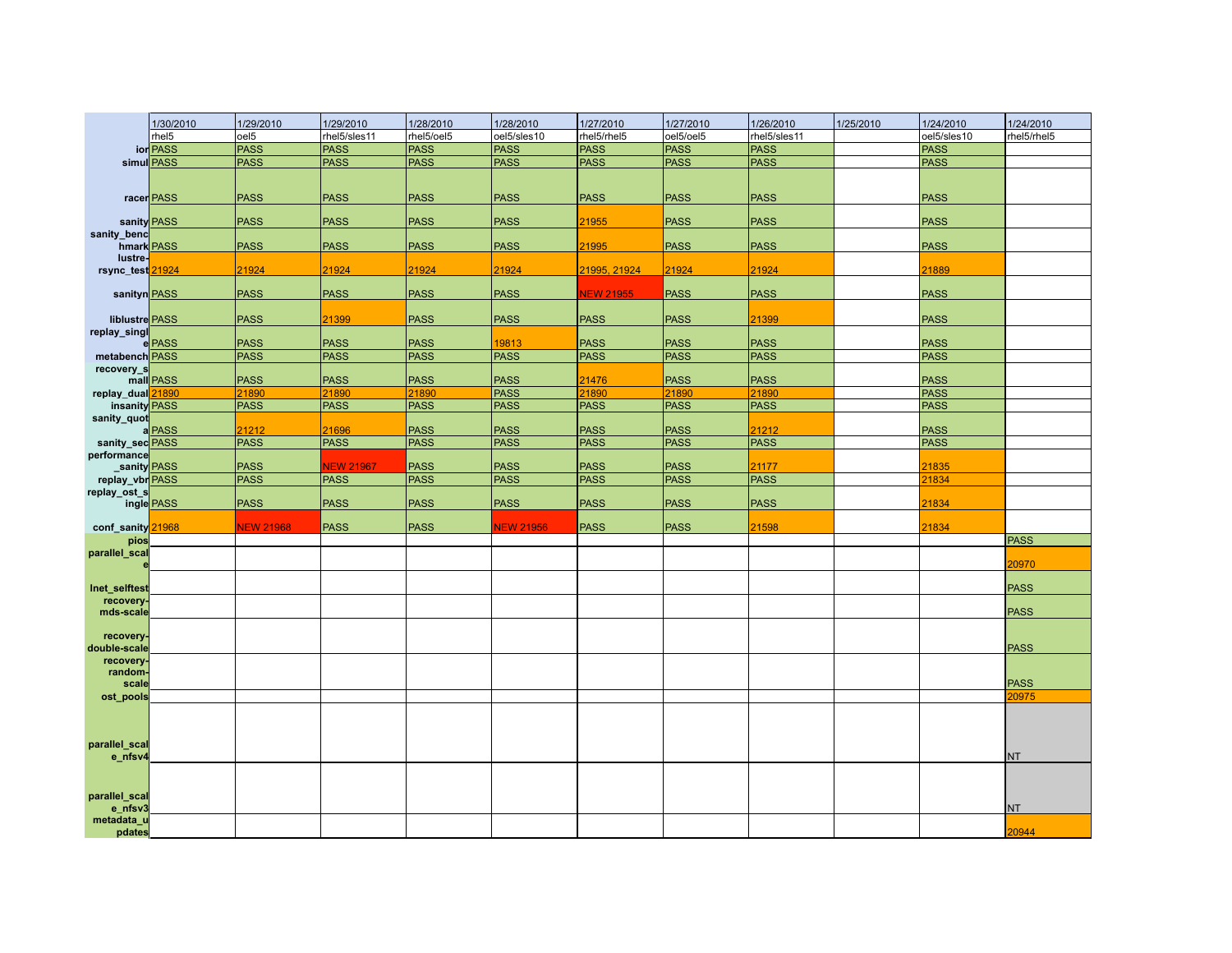|                                       | 1/23/2010   | 1/22/2010           | 1/22/2010                  | 1/22/2010                  | 1/20/2010                  | 1/20/2010                       | 1/19/2010                  | 1/19/2010                  | 1/18/2010                  | 1/17/2010                  | 1/17/2010    |
|---------------------------------------|-------------|---------------------|----------------------------|----------------------------|----------------------------|---------------------------------|----------------------------|----------------------------|----------------------------|----------------------------|--------------|
|                                       | rhel5/oel5  | rhel5/sles11        | rhel5/sles11               | oel5/sles10                | rhel5/oel5                 | rhel5/sles11                    | oel5/rhel5                 | rhel5/oel5                 | oel5/oel5                  | rhel5/rhel5                | rhel5/sles11 |
|                                       | ior PASS    | <b>PASS</b>         | <b>PASS</b>                | <b>PASS</b>                | <b>PASS</b>                | <b>PASS</b>                     | <b>PASS</b>                | <b>PASS</b>                | <b>PASS</b>                | <b>PASS</b>                |              |
|                                       | simul PASS  | <b>PASS</b>         | <b>NEW 21888</b>           | <b>PASS</b>                | <b>PASS</b>                | <b>PASS</b>                     | <b>PASS</b>                | <b>PASS</b>                | <b>PASS</b>                | <b>PASS</b>                |              |
|                                       |             |                     |                            |                            |                            |                                 |                            |                            |                            |                            |              |
|                                       | racer PASS  | <b>PASS</b>         | <b>PASS</b>                | <b>PASS</b>                | 21794                      | 21794                           | <b>PASS</b>                | <b>PASS</b>                | <b>PASS</b>                | <b>PASS</b>                |              |
|                                       |             |                     |                            |                            | 21716, NEW                 |                                 |                            |                            |                            |                            |              |
|                                       | sanity PASS | 21876               | <b>PASS</b>                | <b>PASS</b>                | 1876                       | <b>New 21876</b>                | 21876                      | 21613                      | <b>PASS</b>                | <b>NEW 21844</b>           |              |
| sanity_benc<br>hmark PASS             |             | <b>PASS</b>         | <b>PASS</b>                | <b>PASS</b>                | <b>PASS</b>                | <b>PASS</b>                     | <b>PASS</b>                | 20615                      | <b>PASS</b>                | <b>PASS</b>                |              |
| lustre-                               |             |                     | <b>NEW 21887.</b>          |                            |                            |                                 |                            |                            |                            |                            |              |
| rsync_test <sup>21889</sup>           |             | <b>NT</b>           | <b>VEW 21889</b>           | <b>NEW 21889</b>           | 21843                      | <b>NEW 21875</b>                | 21843                      | NT                         | <b>NT</b>                  | <b>NT</b>                  |              |
|                                       |             |                     |                            |                            |                            |                                 |                            |                            |                            |                            |              |
| sanityn PASS                          |             | <b>NT</b>           | <b>NT</b>                  | <b>PASS</b>                | <b>PASS</b>                | <b>NT</b>                       | <b>PASS</b>                | 17748                      | <b>PASS</b>                | <b>PASS</b>                |              |
| liblustre PASS                        |             | 21399               | <b>PASS</b>                | <b>PASS</b>                | <b>PASS</b>                | 21399                           | <b>PASS</b>                | <b>PASS</b>                | <b>PASS</b>                | <b>PASS</b>                |              |
| replay_singl                          |             |                     |                            |                            |                            |                                 |                            |                            |                            |                            |              |
|                                       | e PASS      | 15587               | <b>PASS</b>                | 21740                      | 18851                      | <b>PASS</b>                     | <b>PASS</b>                | <b>PASS</b>                | <b>PASS</b>                | <b>PASS</b>                |              |
| metabench PASS                        |             | <b>PASS</b>         | <b>PASS</b>                | <b>PASS</b>                | <b>PASS</b>                | <b>PASS</b>                     | <b>PASS</b>                | <b>PASS</b>                | <b>PASS</b>                | <b>PASS</b>                |              |
| recovery_s                            |             |                     |                            |                            |                            |                                 |                            |                            |                            |                            |              |
| replay_dual 21890                     | mall PASS   | <b>PASS</b><br>PASS | <b>PASS</b><br><b>NT</b>   | <b>PASS</b><br><b>PASS</b> | <b>PASS</b><br><b>PASS</b> | <b>PASS</b><br><b>PASS</b>      | <b>PASS</b><br><b>PASS</b> | <b>PASS</b><br><b>PASS</b> | <b>PASS</b><br><b>PASS</b> | <b>PASS</b><br><b>PASS</b> |              |
| insanity PASS                         |             | <b>PASS</b>         | <b>PASS</b>                | <b>PASS</b>                | <b>PASS</b>                | <b>PASS</b>                     | <b>PASS</b>                | <b>PASS</b>                | <b>PASS</b>                | <b>PASS</b>                |              |
| sanity_quot                           |             |                     |                            |                            |                            |                                 |                            |                            |                            |                            |              |
|                                       | a PASS      | 21212               | <b>PASS</b>                | <b>PASS</b>                | <b>PASS</b>                | <b>PASS</b>                     | <b>PASS</b>                | <b>PASS</b>                | <b>PASS</b>                | <b>PASS</b>                |              |
| sanity_secPASS                        |             | <b>PASS</b>         | <b>PASS</b>                | <b>PASS</b>                | <b>PASS</b>                | <b>PASS</b>                     | <b>PASS</b>                | <b>PASS</b>                | <b>PASS</b>                | <b>PASS</b>                |              |
| performance                           |             | 20586               |                            |                            |                            |                                 |                            |                            |                            |                            |              |
| sanity PASS<br>replay_vbr <b>PASS</b> |             | 20680               | <b>PASS</b><br><b>PASS</b> | <b>PASS</b><br><b>PASS</b> | <b>PASS</b><br><b>PASS</b> | <b>VEW 21899</b><br><b>PASS</b> | 21835<br>21834             | 21835<br>21834             | <b>PASS</b><br><b>PASS</b> | <b>PASS</b><br><b>PASS</b> |              |
| replay_ost_s                          |             |                     |                            |                            |                            |                                 |                            |                            |                            |                            |              |
|                                       | ingle PASS  | <b>PASS</b>         | <b>PASS</b>                | <b>PASS</b>                | <b>PASS</b>                | <b>PASS</b>                     | 21834                      | 21834                      | <b>PASS</b>                | <b>PASS</b>                |              |
|                                       |             |                     |                            |                            |                            |                                 |                            |                            |                            |                            |              |
| conf_sanity PASS<br>pios              |             | 21214, 21598        | <b>PASS</b>                | 21214                      | <b>PASS</b>                | <b>PASS</b>                     | 21834                      | 21834                      | <b>PASS</b>                | <b>PASS</b>                | <b>PASS</b>  |
| parallel_scal                         |             |                     |                            |                            |                            |                                 |                            |                            |                            |                            |              |
|                                       |             |                     |                            |                            |                            |                                 |                            |                            |                            |                            | <b>PASS</b>  |
|                                       |             |                     |                            |                            |                            |                                 |                            |                            |                            |                            |              |
| Inet_selftest<br>recovery.            |             |                     |                            |                            |                            |                                 |                            |                            |                            |                            | <b>PASS</b>  |
| mds-scale                             |             |                     |                            |                            |                            |                                 |                            |                            |                            |                            | <b>PASS</b>  |
|                                       |             |                     |                            |                            |                            |                                 |                            |                            |                            |                            |              |
| recovery-                             |             |                     |                            |                            |                            |                                 |                            |                            |                            |                            |              |
| double-scale<br>recovery.             |             |                     |                            |                            |                            |                                 |                            |                            |                            |                            | <b>PASS</b>  |
| random-                               |             |                     |                            |                            |                            |                                 |                            |                            |                            |                            |              |
| scale                                 |             |                     |                            |                            |                            |                                 |                            |                            |                            |                            | <b>PASS</b>  |
| ost_pools                             |             |                     |                            |                            |                            |                                 |                            |                            |                            |                            | <b>PASS</b>  |
|                                       |             |                     |                            |                            |                            |                                 |                            |                            |                            |                            |              |
|                                       |             |                     |                            |                            |                            |                                 |                            |                            |                            |                            |              |
| parallel_scal                         |             |                     |                            |                            |                            |                                 |                            |                            |                            |                            |              |
| e_nfsv4                               |             |                     |                            |                            |                            |                                 |                            |                            |                            |                            | <b>NT</b>    |
|                                       |             |                     |                            |                            |                            |                                 |                            |                            |                            |                            |              |
|                                       |             |                     |                            |                            |                            |                                 |                            |                            |                            |                            |              |
| parallel_scal                         |             |                     |                            |                            |                            |                                 |                            |                            |                            |                            |              |
| e_nfsv3<br>metadata_u                 |             |                     |                            |                            |                            |                                 |                            |                            |                            |                            | <b>NT</b>    |
| pdates                                |             |                     |                            |                            |                            |                                 |                            |                            |                            |                            | 20944        |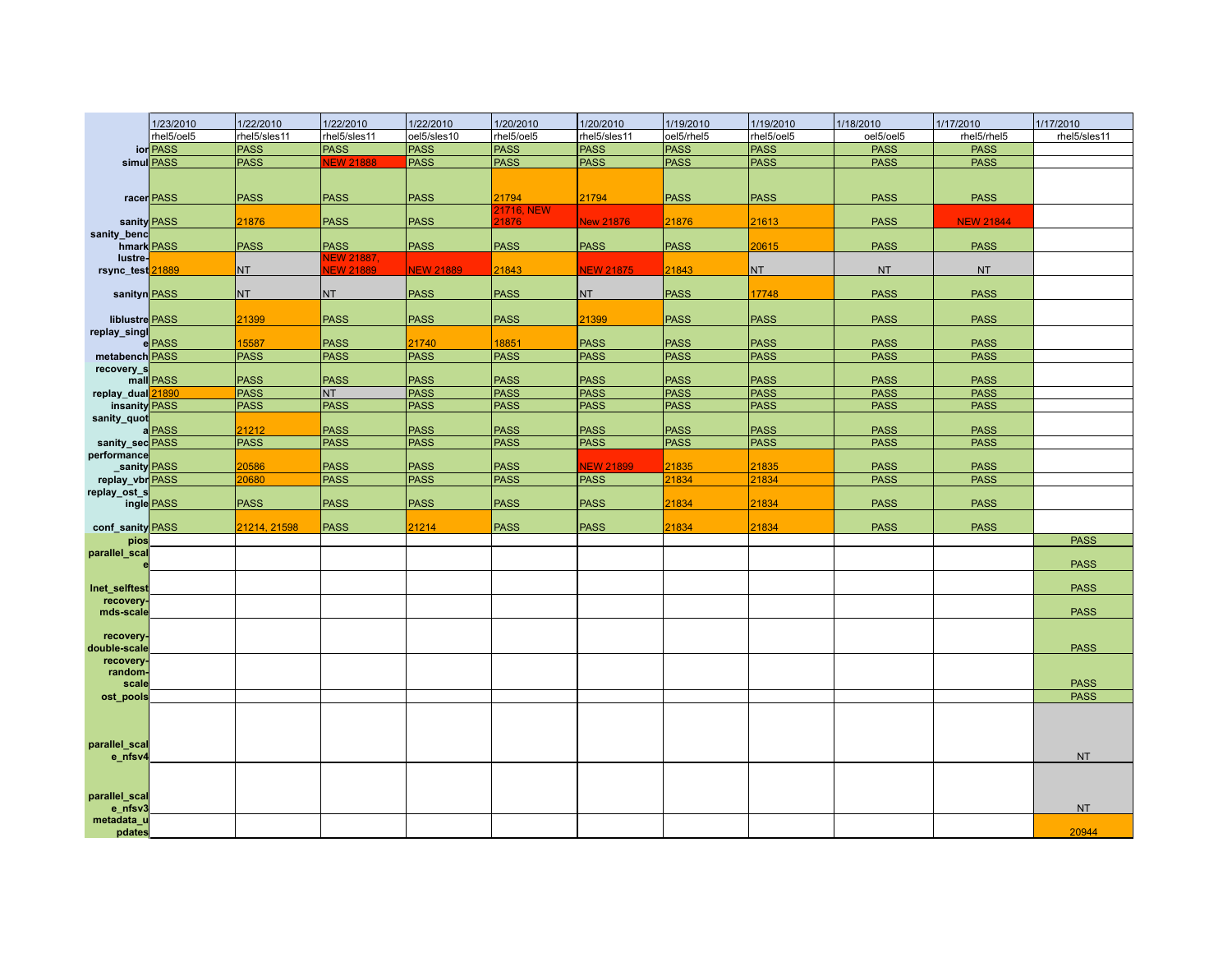|                          | 1/16/2010   | 1/16/2010   | 1/15/2010   | 1/14/2010        | 1/14/2010   | 1/12/2010   | 1/11/2010           | 1/11/2010   | 1/10/2010 | 1/9/2010  |
|--------------------------|-------------|-------------|-------------|------------------|-------------|-------------|---------------------|-------------|-----------|-----------|
|                          | rhel5/rhel5 | oel5/rhel5  | rhel5/oel5  | rhel5/oel5       | oel5/sles10 | oel5/sles10 | oel5/oel5           | oel5/sles11 |           |           |
| ior                      | <b>PASS</b> |             | <b>PASS</b> | <b>PASS</b>      | <b>NT</b>   | <b>PASS</b> | <b>PASS</b>         | <b>PASS</b> | <b>NT</b> | <b>NT</b> |
| simul                    | <b>PASS</b> |             | <b>PASS</b> | <b>PASS</b>      | <b>NT</b>   | <b>PASS</b> | <b>PASS</b>         | <b>PASS</b> | <b>NT</b> | <b>NT</b> |
|                          |             |             |             |                  |             |             |                     |             |           |           |
| racer                    | 21794       |             | <b>PASS</b> | <b>PASS</b>      | 21794       | <b>PASS</b> | <b>PASS</b>         | <b>PASS</b> | <b>NT</b> | <b>NT</b> |
|                          |             |             |             |                  |             |             |                     |             |           |           |
| sanity<br>sanity_benc    | 21716       |             | <b>PASS</b> | <b>PASS</b>      | <b>PASS</b> | <b>PASS</b> | 21716               | <b>PASS</b> | <b>NT</b> | <b>NT</b> |
| hmark                    | 21716       |             | <b>PASS</b> | <b>PASS</b>      | <b>PASS</b> | <b>PASS</b> | 17197               | <b>PASS</b> | <b>NT</b> | <b>NT</b> |
| lustre-<br>rsync_test    | <b>NT</b>   |             | <b>NT</b>   | <b>NT</b>        | <b>NT</b>   | <b>NT</b>   | <b>NT</b>           | <b>NT</b>   | <b>NT</b> | <b>NT</b> |
|                          |             |             |             |                  |             |             |                     |             |           |           |
| sanityn                  | <b>PASS</b> |             | <b>PASS</b> | <b>PASS</b>      | <b>PASS</b> | <b>PASS</b> | <b>PASS</b>         | <b>PASS</b> | <b>NT</b> | <b>NT</b> |
| liblustre                | <b>PASS</b> |             | <b>PASS</b> | <b>PASS</b>      | <b>PASS</b> | <b>PASS</b> | <b>PASS</b>         | <b>PASS</b> | <b>NT</b> | <b>NT</b> |
| replay_singl             | <b>PASS</b> |             | <b>PASS</b> | <b>PASS</b>      | <b>PASS</b> | 21740       | <b>PASS</b>         | <b>PASS</b> | <b>NT</b> | <b>NT</b> |
| metabench                | <b>PASS</b> |             | <b>PASS</b> | <b>PASS</b>      | <b>NT</b>   | <b>PASS</b> | <b>PASS</b>         | <b>PASS</b> | <b>NT</b> | <b>NT</b> |
| recovery_s               |             |             |             |                  |             |             |                     |             |           |           |
| mall                     | <b>PASS</b> |             | <b>PASS</b> | <b>PASS</b>      | <b>PASS</b> | <b>PASS</b> | 18030, 20199, 21787 | <b>PASS</b> | <b>NT</b> | <b>NT</b> |
| replay_dual              | <b>PASS</b> |             | <b>PASS</b> | <b>PASS</b>      | <b>PASS</b> | <b>PASS</b> | <b>PASS</b>         | <b>PASS</b> | NT        | <b>NT</b> |
| insanity                 | <b>PASS</b> |             | <b>PASS</b> | <b>PASS</b>      | <b>PASS</b> | <b>PASS</b> | <b>PASS</b>         | <b>PASS</b> | <b>NT</b> | <b>NT</b> |
| sanity_quot              |             |             |             |                  |             |             |                     |             |           |           |
|                          | <b>PASS</b> |             | <b>PASS</b> | <b>PASS</b>      | <b>PASS</b> | <b>PASS</b> | 20908               | <b>PASS</b> | <b>NT</b> | <b>NT</b> |
| sanity_sec               | <b>PASS</b> |             | <b>PASS</b> | <b>PASS</b>      | <b>PASS</b> | <b>PASS</b> | <b>PASS</b>         | <b>PASS</b> | <b>NT</b> | <b>NT</b> |
| performance<br>sanity    | <b>PASS</b> |             | <b>PASS</b> | <b>NEW 21835</b> | <b>PASS</b> | <b>PASS</b> | <b>NEW 21810</b>    | <b>VET</b>  | <b>NT</b> | <b>NT</b> |
| replay_vbr               | <b>PASS</b> |             | <b>PASS</b> | 21834            | <b>PASS</b> | <b>PASS</b> | <b>PASS</b>         | <b>PASS</b> | <b>NT</b> | <b>NT</b> |
| replay_ost_s             |             |             |             |                  |             |             |                     |             |           |           |
| ingle                    | <b>PASS</b> |             | <b>PASS</b> | 21834            | <b>PASS</b> | <b>PASS</b> | <b>PASS</b>         | <b>PASS</b> | <b>NT</b> | <b>NT</b> |
| conf_sanity              | 21598       |             | <b>PASS</b> | <b>NEW 21834</b> | <b>VET</b>  | <b>PASS</b> | <b>PASS</b>         | <b>PASS</b> | <b>NT</b> | <b>NT</b> |
| pios                     |             | <b>PASS</b> |             |                  |             |             |                     |             |           |           |
| parallel_scal            |             |             |             |                  |             |             |                     |             |           |           |
|                          |             | 20970       |             |                  |             |             |                     |             |           |           |
| Inet_selftest            |             | <b>PASS</b> |             |                  |             |             |                     |             |           |           |
| recovery-                |             |             |             |                  |             |             |                     |             |           |           |
| mds-scale                |             | <b>PASS</b> |             |                  |             |             |                     |             |           |           |
| recovery-                |             |             |             |                  |             |             |                     |             |           |           |
| double-scale             |             | <b>PASS</b> |             |                  |             |             |                     |             |           |           |
| recovery-                |             |             |             |                  |             |             |                     |             |           |           |
| random-<br>scale         |             | <b>PASS</b> |             |                  |             |             |                     |             |           |           |
| ost_pools                |             | <b>PASS</b> |             |                  |             |             |                     |             |           |           |
|                          |             |             |             |                  |             |             |                     |             |           |           |
|                          |             |             |             |                  |             |             |                     |             |           |           |
|                          |             |             |             |                  |             |             |                     |             |           |           |
| parallel_scal<br>e_nfsv4 |             | <b>NT</b>   |             |                  |             |             |                     |             |           |           |
|                          |             |             |             |                  |             |             |                     |             |           |           |
|                          |             |             |             |                  |             |             |                     |             |           |           |
| parallel_scal            |             |             |             |                  |             |             |                     |             |           |           |
| e_nfsv3                  |             | <b>NT</b>   |             |                  |             |             |                     |             |           |           |
| metadata_u               |             | 20944       |             |                  |             |             |                     |             |           |           |
| pdates                   |             |             |             |                  |             |             |                     |             |           |           |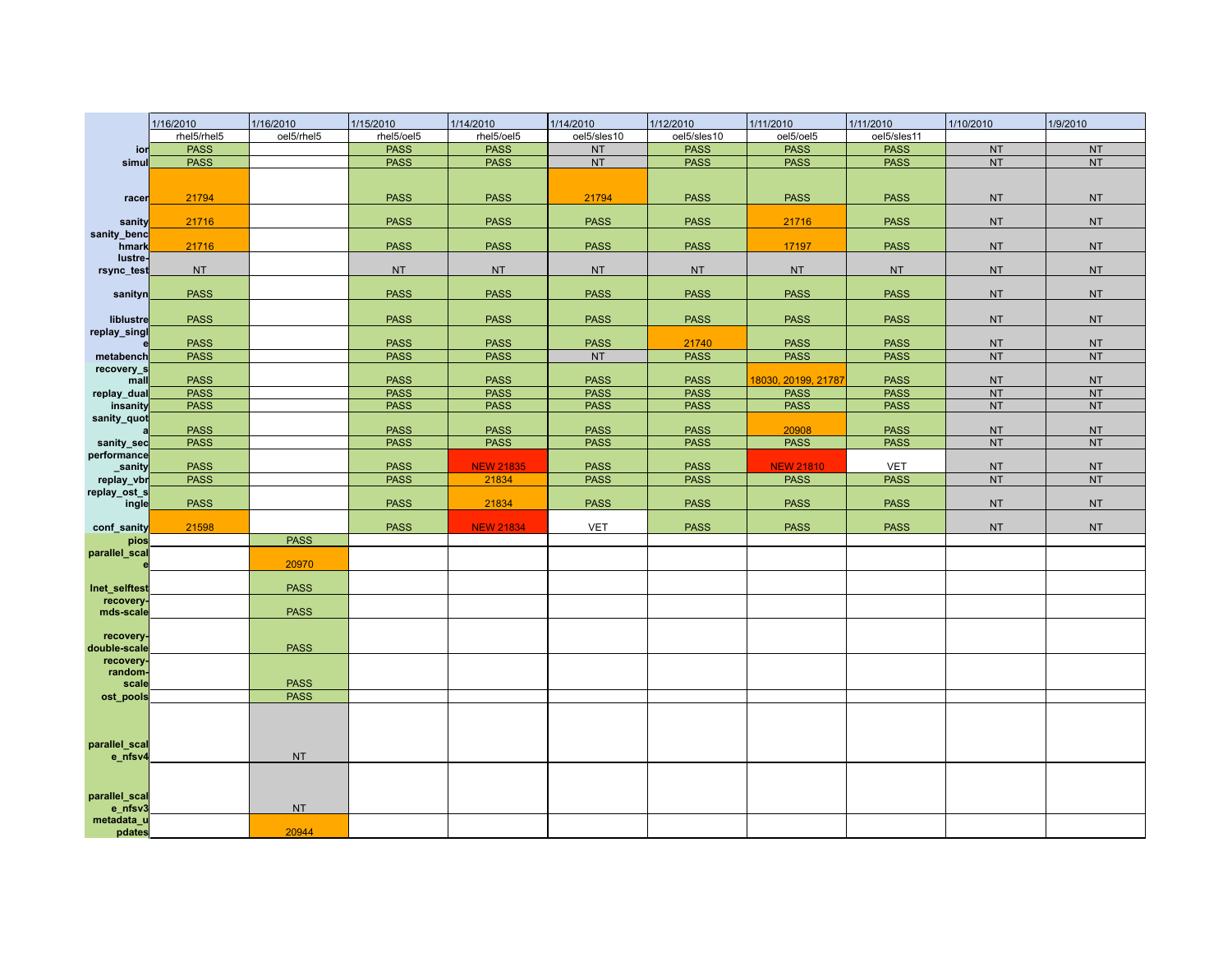|                              | 1/8/2010         | 1/8/2010         | 1/7/2010    | 1/7/2010         | 1/4/2010    | 1/3/2010    | 1/3/2010         | 1/3/2010           | 1/2/2010    | 1/2/2010           |
|------------------------------|------------------|------------------|-------------|------------------|-------------|-------------|------------------|--------------------|-------------|--------------------|
|                              | oel5/sles10      | rhel5/sles11     | rhel5/oel5  | oel5/rhel5       | oel5/sles10 | oel5/oel5   | rhel5/rhel5      | rhel5/sles10       | rhel5/oel5  | rhel5/oel5         |
| ior                          | <b>PASS</b>      | <b>PASS</b>      | <b>PASS</b> | <b>PASS</b>      | <b>PASS</b> | <b>PASS</b> | <b>PASS</b>      |                    |             |                    |
| simu                         | <b>PASS</b>      | <b>PASS</b>      | <b>PASS</b> | <b>PASS</b>      | <b>PASS</b> | <b>PASS</b> | <b>PASS</b>      |                    |             |                    |
|                              |                  |                  |             |                  |             |             |                  |                    |             |                    |
| racer                        | 21729            | <b>VET</b>       | <b>PASS</b> | <b>PASS</b>      | <b>VET</b>  | <b>PASS</b> | <b>NEW 21729</b> |                    |             |                    |
| sanity                       | <b>PASS</b>      | <b>PASS</b>      | <b>PASS</b> | <b>NEW 21786</b> | <b>PASS</b> | <b>PASS</b> | <b>PASS</b>      |                    |             |                    |
| sanity_benc<br>hmark         | <b>PASS</b>      | 20825            | <b>PASS</b> | <b>NEW 21785</b> | <b>PASS</b> | <b>PASS</b> | <b>PASS</b>      |                    |             |                    |
| lustre-<br>rsync_test        | <b>NT</b>        | <b>NT</b>        | <b>NT</b>   | <b>NT</b>        | <b>NT</b>   | <b>NT</b>   | <b>NT</b>        |                    |             |                    |
| sanityn                      | <b>PASS</b>      | <b>NT</b>        | <b>PASS</b> | <b>PASS</b>      | <b>PASS</b> | <b>PASS</b> | <b>PASS</b>      |                    |             |                    |
| liblustre                    | <b>PASS</b>      | 21399            | <b>PASS</b> | <b>PASS</b>      | <b>PASS</b> | <b>PASS</b> | <b>PASS</b>      |                    |             |                    |
| replay_singl                 | <b>NEW 21787</b> | 21740            | <b>PASS</b> | 21740            | <b>PASS</b> | <b>PASS</b> | <b>PASS</b>      |                    |             |                    |
| metabench                    | <b>PASS</b>      | <b>PASS</b>      | <b>PASS</b> | <b>PASS</b>      | <b>PASS</b> | <b>PASS</b> | <b>PASS</b>      |                    |             |                    |
| recovery_s<br>mall           | <b>PASS</b>      | <b>PASS</b>      | <b>PASS</b> | <b>PASS</b>      | <b>PASS</b> | <b>PASS</b> | <b>PASS</b>      |                    | <b>PASS</b> |                    |
| replay_dual                  | <b>PASS</b>      | <b>PASS</b>      | <b>PASS</b> | <b>PASS</b>      | <b>PASS</b> | <b>PASS</b> | <b>PASS</b>      |                    | <b>PASS</b> |                    |
| insanity                     | <b>PASS</b>      | <b>PASS</b>      | <b>PASS</b> | <b>PASS</b>      | <b>PASS</b> | <b>PASS</b> | <b>PASS</b>      |                    | <b>PASS</b> |                    |
| sanity_quot                  | <b>PASS</b>      | <b>PASS</b>      | <b>PASS</b> | <b>PASS</b>      | <b>PASS</b> | <b>PASS</b> | <b>PASS</b>      |                    | <b>PASS</b> |                    |
| sanity_sec                   | <b>PASS</b>      | <b>PASS</b>      | <b>PASS</b> | <b>PASS</b>      | <b>PASS</b> | <b>PASS</b> | <b>PASS</b>      |                    | <b>PASS</b> |                    |
| performance                  |                  |                  |             |                  |             |             |                  |                    |             |                    |
| sanity                       | <b>PASS</b>      | <b>NEW 21790</b> | <b>PASS</b> | <b>PASS</b>      | <b>PASS</b> | <b>PASS</b> | <b>PASS</b>      |                    | <b>PASS</b> |                    |
| replay_vbr                   | <b>PASS</b>      | 20680            | <b>PASS</b> | <b>PASS</b>      | <b>PASS</b> | <b>PASS</b> | <b>PASS</b>      |                    | <b>PASS</b> |                    |
| replay_ost_s<br>ingle        | <b>PASS</b>      | <b>PASS</b>      | <b>PASS</b> | <b>PASS</b>      | <b>PASS</b> | <b>PASS</b> | <b>PASS</b>      |                    | <b>PASS</b> |                    |
| conf_sanity                  | <b>PASS</b>      | <b>PASS</b>      | <b>PASS</b> | 21598            | <b>PASS</b> | <b>PASS</b> | <b>PASS</b>      |                    | <b>PASS</b> |                    |
| pios                         |                  |                  |             |                  |             |             |                  | <b>PASS</b>        |             | <b>PASS</b>        |
| parallel_scal                |                  |                  |             |                  |             |             |                  | Fail & Wrong Bug # |             | <b>PASS</b>        |
| Inet_selftes                 |                  |                  |             |                  |             |             |                  | <b>PASS</b>        |             | <b>PASS</b>        |
| recovery<br>mds-scale        |                  |                  |             |                  |             |             |                  | <b>PASS</b>        |             | <b>PASS</b>        |
| recovery.<br>double-scale    |                  |                  |             |                  |             |             |                  | <b>PASS</b>        |             | 20467              |
|                              |                  |                  |             |                  |             |             |                  |                    |             |                    |
| recovery<br>random-<br>scale |                  |                  |             |                  |             |             |                  | <b>PASS</b>        |             | <b>VET</b>         |
| ost_pools                    |                  |                  |             |                  |             |             |                  | <b>NEW 21720</b>   |             | Fail & Wrong Bug # |
|                              |                  |                  |             |                  |             |             |                  |                    |             |                    |
| parallel_scal                |                  |                  |             |                  |             |             |                  |                    |             |                    |
| e_nfsv4                      |                  |                  |             |                  |             |             |                  | <b>NT</b>          |             | <b>NT</b>          |
| parallel_scal<br>e_nfsv3     |                  |                  |             |                  |             |             |                  | <b>NT</b>          |             | <b>NT</b>          |
| metadata_u<br>pdates         |                  |                  |             |                  |             |             |                  | 20944              |             | 20944              |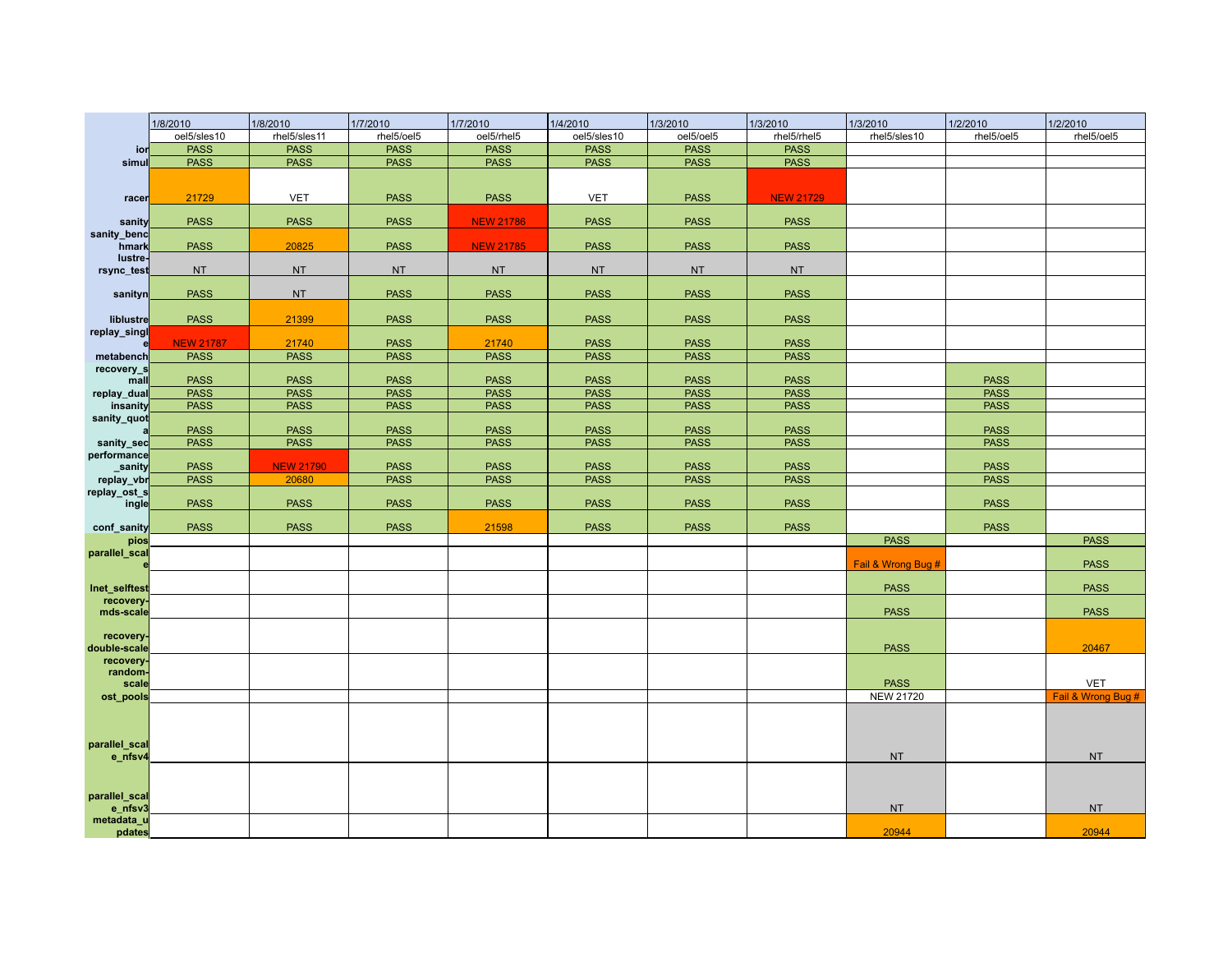|                           | 1/1/2010         | 12/31/2009   | 12/31/2009  | 12/30/2009   | 12/30/2009   | 12/29/2009        | 12/29/2009      | 12/28/2009  | 12/28/2009  | 12/27/2009 |
|---------------------------|------------------|--------------|-------------|--------------|--------------|-------------------|-----------------|-------------|-------------|------------|
|                           | oel5/rhel5       | rhel5/sles10 | rhel5/rhel5 | rhel5/oel5   | rhel5/sles10 | rhel5/oel5        | rhel5/oel5 i686 | oel5/sles10 | rhel5/oel5  |            |
| ior                       | <b>PASS</b>      | <b>PASS</b>  | <b>PASS</b> | <b>PASS</b>  | <b>PASS</b>  | <b>PASS</b>       | <b>PASS</b>     | <b>PASS</b> | <b>PASS</b> | <b>NT</b>  |
| simu                      | <b>PASS</b>      | <b>PASS</b>  | <b>PASS</b> | <b>PASS</b>  | <b>PASS</b>  | <b>PASS</b>       | <b>PASS</b>     | <b>PASS</b> | <b>PASS</b> | <b>NT</b>  |
|                           |                  |              |             |              |              |                   |                 |             |             |            |
| racer                     | <b>PASS</b>      | <b>PASS</b>  | 18902.21794 | 18902, 21794 | <b>PASS</b>  | 18902             | 21551           | <b>PASS</b> | <b>PASS</b> | <b>NT</b>  |
| sanity                    | 21613            | <b>NT</b>    | <b>PASS</b> | <b>PASS</b>  | 21613        | 21716             | <b>PASS</b>     | <b>PASS</b> | <b>PASS</b> | <b>NT</b>  |
| sanity_benc<br>hmark      | <b>NEW 21718</b> | <b>PASS</b>  | <b>PASS</b> | <b>PASS</b>  | 21613        | NEW 21717 (20908) | <b>PASS</b>     | 20545       | <b>PASS</b> | <b>NT</b>  |
| lustre-                   |                  |              |             |              |              |                   |                 |             |             |            |
| rsync_test                | <b>NT</b>        | <b>NT</b>    | <b>NT</b>   | <b>NT</b>    | <b>NT</b>    | <b>NT</b>         | <b>NT</b>       | <b>NT</b>   | <b>NT</b>   | <b>NT</b>  |
| sanityn                   | <b>PASS</b>      | <b>PASS</b>  | <b>PASS</b> | <b>PASS</b>  | <b>PASS</b>  | <b>PASS</b>       | <b>PASS</b>     | <b>PASS</b> | <b>PASS</b> | <b>NT</b>  |
| liblustre                 | <b>PASS</b>      | <b>PASS</b>  | <b>PASS</b> | <b>PASS</b>  | <b>PASS</b>  | <b>PASS</b>       | <b>PASS</b>     | <b>PASS</b> | <b>PASS</b> | <b>NT</b>  |
| replay_singl              | <b>PASS</b>      | <b>PASS</b>  | <b>PASS</b> | <b>PASS</b>  | 18030        | <b>PASS</b>       | <b>PASS</b>     | <b>PASS</b> | <b>PASS</b> | <b>NT</b>  |
| metabench                 | <b>PASS</b>      | <b>PASS</b>  | <b>PASS</b> | <b>PASS</b>  | <b>PASS</b>  | <b>PASS</b>       | <b>PASS</b>     | <b>PASS</b> | <b>PASS</b> | <b>NT</b>  |
| recovery_s                |                  |              |             |              |              |                   |                 |             |             |            |
| mall                      | <b>PASS</b>      | <b>PASS</b>  | <b>PASS</b> | <b>PASS</b>  | <b>PASS</b>  | <b>PASS</b>       | <b>PASS</b>     | <b>PASS</b> | <b>PASS</b> | <b>NT</b>  |
| replay_dual               | <b>PASS</b>      | <b>PASS</b>  | <b>PASS</b> | <b>PASS</b>  | <b>PASS</b>  | <b>PASS</b>       | <b>PASS</b>     | <b>PASS</b> | <b>PASS</b> | <b>NT</b>  |
| insanity                  | <b>PASS</b>      | <b>PASS</b>  | <b>PASS</b> | <b>PASS</b>  | <b>PASS</b>  | <b>PASS</b>       | <b>PASS</b>     | <b>PASS</b> | <b>PASS</b> | <b>NT</b>  |
| sanity_quot               |                  |              |             |              |              |                   |                 |             |             |            |
|                           | <b>PASS</b>      | <b>PASS</b>  | <b>PASS</b> | <b>PASS</b>  | <b>PASS</b>  | <b>PASS</b>       | <b>PASS</b>     | <b>PASS</b> | <b>VET</b>  | <b>NT</b>  |
| sanity_sec                | <b>PASS</b>      | <b>PASS</b>  | <b>PASS</b> | <b>PASS</b>  | <b>PASS</b>  | <b>PASS</b>       | <b>PASS</b>     | <b>PASS</b> | <b>PASS</b> | <b>NT</b>  |
| performance               |                  |              |             |              |              |                   |                 |             |             |            |
| sanity                    | <b>PASS</b>      | <b>PASS</b>  | <b>PASS</b> | 21678        | <b>PASS</b>  | 21678             | <b>PASS</b>     | <b>PASS</b> | <b>PASS</b> | <b>NT</b>  |
| replay_vbr                | <b>PASS</b>      | <b>PASS</b>  | <b>PASS</b> | 20977        | <b>PASS</b>  | <b>PASS</b>       | <b>PASS</b>     | <b>PASS</b> | <b>PASS</b> | NT         |
| replay_ost_s<br>ingle     | <b>PASS</b>      | <b>PASS</b>  | <b>PASS</b> | <b>PASS</b>  | <b>PASS</b>  | <b>PASS</b>       | <b>PASS</b>     | <b>PASS</b> | <b>PASS</b> | <b>NT</b>  |
| conf sanity               | 21012            | 21214        | <b>PASS</b> | <b>PASS</b>  | <b>PASS</b>  | <b>PASS</b>       | <b>PASS</b>     | <b>PASS</b> | <b>PASS</b> | <b>NT</b>  |
| pios                      |                  |              |             |              |              |                   |                 |             |             | <b>NT</b>  |
| parallel_scal             |                  |              |             |              |              |                   |                 |             |             | <b>NT</b>  |
| Inet selftest             |                  |              |             |              |              |                   |                 |             |             | <b>NT</b>  |
| recovery<br>mds-scale     |                  |              |             |              |              |                   |                 |             |             | <b>NT</b>  |
| recovery.<br>double-scale |                  |              |             |              |              |                   |                 |             |             | NT         |
| recovery                  |                  |              |             |              |              |                   |                 |             |             |            |
| random-                   |                  |              |             |              |              |                   |                 |             |             |            |
| scale                     |                  |              |             |              |              |                   |                 |             |             | <b>NT</b>  |
| ost_pools                 |                  |              |             |              |              |                   |                 |             |             | <b>NT</b>  |
|                           |                  |              |             |              |              |                   |                 |             |             |            |
| parallel_scal             |                  |              |             |              |              |                   |                 |             |             |            |
| e_nfsv4                   |                  |              |             |              |              |                   |                 |             |             | <b>NT</b>  |
| parallel_scal<br>e_nfsv3  |                  |              |             |              |              |                   |                 |             |             | <b>NT</b>  |
| metadata_u                |                  |              |             |              |              |                   |                 |             |             |            |
| pdates                    |                  |              |             |              |              |                   |                 |             |             | <b>NT</b>  |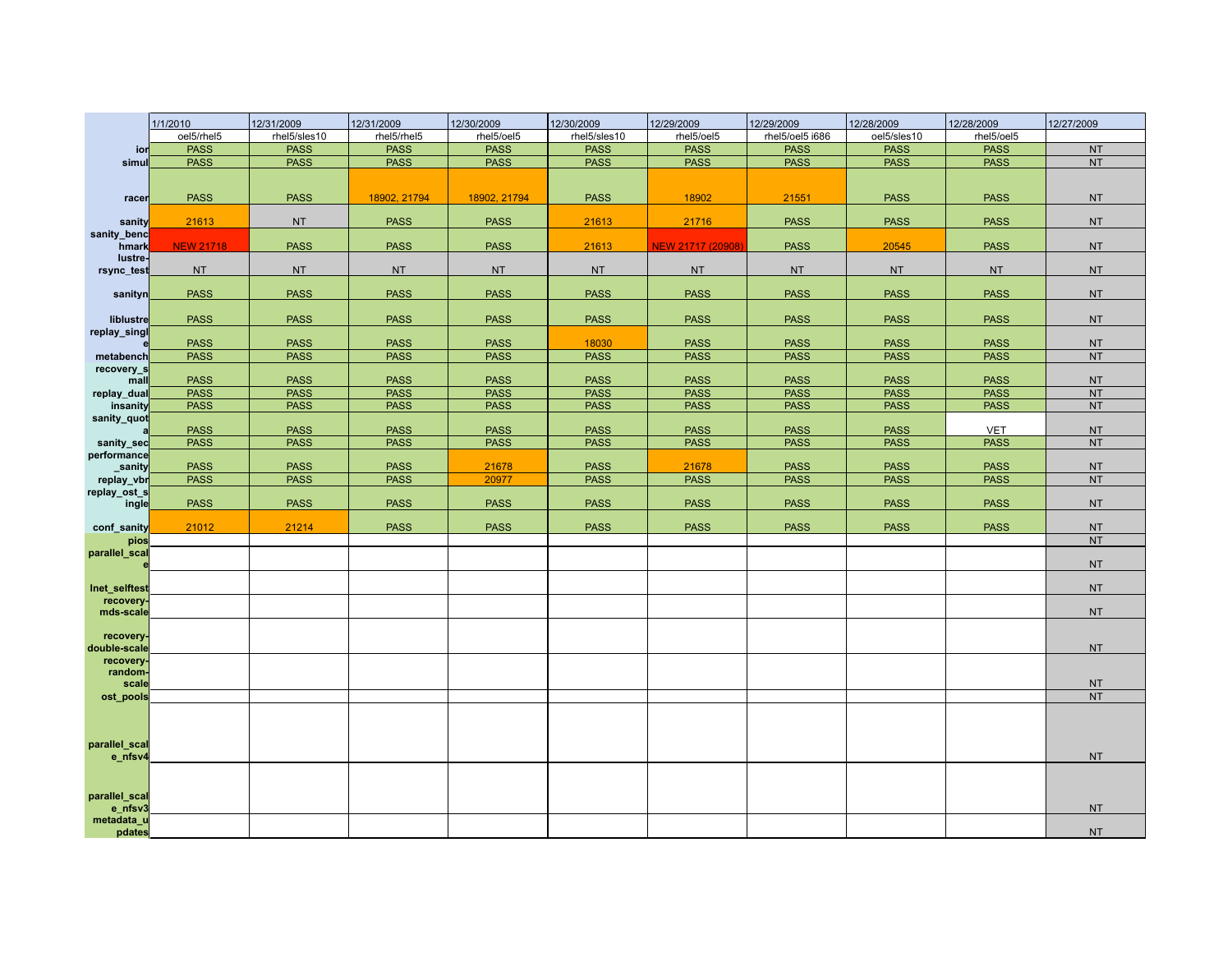|                            | 12/26/2009   | 12/26/2009  | 12/26/2009       | 12/25/2009  | 12/25/2009       | 12/24/2009  | 12/24/2009      | 12/23/2009   | 12/22/2009  | 12/22/2009  |
|----------------------------|--------------|-------------|------------------|-------------|------------------|-------------|-----------------|--------------|-------------|-------------|
|                            | rhel5/sles10 | rhel5/oel5  | oel5/sles10 i686 | oel5/rhel5  | oel5/sles10 i686 | oel5/rhel5  | rhel5/oel5      | rhel5/sles10 | rhel5/oel5  | oel5/rhel5  |
| ior                        | <b>PASS</b>  |             | <b>PASS</b>      | <b>PASS</b> | <b>PASS</b>      | <b>PASS</b> | <b>PASS</b>     | <b>PASS</b>  | <b>PASS</b> | <b>PASS</b> |
| simu                       | <b>PASS</b>  |             | <b>PASS</b>      | <b>PASS</b> | <b>PASS</b>      | <b>PASS</b> | 21678           | <b>PASS</b>  | <b>PASS</b> | <b>PASS</b> |
|                            |              |             |                  |             |                  |             |                 |              |             |             |
| racer                      | <b>PASS</b>  |             | <b>PASS</b>      | <b>PASS</b> | <b>PASS</b>      | <b>PASS</b> | <b>PASS</b>     | <b>PASS</b>  | <b>PASS</b> | <b>PASS</b> |
| sanity                     | 20580        |             | <b>PASS</b>      | <b>PASS</b> | <b>PASS</b>      | <b>PASS</b> | 21613           | <b>PASS</b>  | <b>PASS</b> | <b>PASS</b> |
| sanity_benc<br>hmark       | <b>PASS</b>  |             | <b>PASS</b>      | <b>PASS</b> | <b>PASS</b>      | <b>PASS</b> | 21613           | <b>PASS</b>  | <b>PASS</b> | <b>PASS</b> |
| lustre-<br>rsync_test      | <b>NT</b>    |             | <b>NT</b>        | <b>NT</b>   | <b>NT</b>        | <b>NT</b>   | <b>NT</b>       | <b>NT</b>    | <b>NT</b>   | <b>NT</b>   |
| sanityn                    | <b>PASS</b>  |             | <b>PASS</b>      | <b>PASS</b> | 17748            | <b>PASS</b> | <b>PASS</b>     | <b>PASS</b>  | <b>PASS</b> | <b>PASS</b> |
| liblustre                  | <b>PASS</b>  |             | <b>PASS</b>      | <b>PASS</b> | <b>PASS</b>      | <b>PASS</b> | <b>PASS</b>     | <b>PASS</b>  | <b>PASS</b> | <b>PASS</b> |
| replay_singl               | 18030        |             | <b>PASS</b>      | <b>PASS</b> | <b>PASS</b>      | <b>PASS</b> | <b>PASS</b>     | <b>PASS</b>  | <b>PASS</b> | <b>PASS</b> |
| metabench                  | <b>PASS</b>  |             | <b>PASS</b>      | <b>PASS</b> | <b>PASS</b>      | <b>PASS</b> | <b>PASS</b>     | <b>PASS</b>  | <b>PASS</b> | <b>PASS</b> |
| recovery_s<br>mall         | <b>PASS</b>  |             | 20941            | <b>PASS</b> | 20941            | <b>PASS</b> | <b>PASS</b>     | 18030        | <b>PASS</b> | <b>PASS</b> |
| replay_dual                | <b>PASS</b>  |             | <b>PASS</b>      | <b>PASS</b> | <b>PASS</b>      | <b>PASS</b> | <b>PASS</b>     | <b>PASS</b>  | <b>PASS</b> | <b>PASS</b> |
| insanity                   | <b>PASS</b>  |             | <b>PASS</b>      | <b>PASS</b> | <b>PASS</b>      | <b>PASS</b> | <b>PASS</b>     | <b>PASS</b>  | <b>PASS</b> | <b>PASS</b> |
| sanity_quot                | <b>PASS</b>  |             | <b>PASS</b>      | <b>PASS</b> | <b>PASS</b>      | <b>PASS</b> | 21678 NEW 21696 | <b>PASS</b>  | <b>PASS</b> | <b>PASS</b> |
| sanity_sec                 | <b>PASS</b>  |             | <b>PASS</b>      | <b>PASS</b> | <b>PASS</b>      | <b>PASS</b> | <b>PASS</b>     | <b>PASS</b>  | <b>PASS</b> | <b>PASS</b> |
| performance                |              |             |                  |             |                  |             |                 |              |             |             |
| sanity                     | <b>PASS</b>  |             | <b>PASS</b>      | <b>PASS</b> | <b>PASS</b>      | <b>PASS</b> | 21678           | <b>PASS</b>  | <b>PASS</b> | <b>PASS</b> |
| replay_vbr                 | <b>PASS</b>  |             | <b>PASS</b>      | <b>PASS</b> | <b>PASS</b>      | <b>PASS</b> | <b>PASS</b>     | <b>PASS</b>  | <b>PASS</b> | <b>PASS</b> |
| replay_ost_s<br>ingle      | <b>PASS</b>  |             | <b>PASS</b>      | <b>PASS</b> | <b>PASS</b>      | <b>PASS</b> | <b>PASS</b>     | <b>PASS</b>  | <b>PASS</b> | <b>PASS</b> |
| conf_sanity                | <b>PASS</b>  |             | <b>PASS</b>      | <b>PASS</b> | <b>PASS</b>      | <b>PASS</b> | <b>PASS</b>     | 21214        | <b>PASS</b> | <b>PASS</b> |
| pios                       |              | <b>PASS</b> |                  |             |                  |             |                 |              |             |             |
| parallel_scal              |              | <b>PASS</b> |                  |             |                  |             |                 |              |             |             |
| Inet_selftest<br>recovery- |              | <b>PASS</b> |                  |             |                  |             |                 |              |             |             |
| mds-scale                  |              | <b>PASS</b> |                  |             |                  |             |                 |              |             |             |
| recovery-                  |              |             |                  |             |                  |             |                 |              |             |             |
| double-scale               |              | <b>PASS</b> |                  |             |                  |             |                 |              |             |             |
| recovery-                  |              |             |                  |             |                  |             |                 |              |             |             |
| random-<br>scale           |              | <b>PASS</b> |                  |             |                  |             |                 |              |             |             |
| ost_pools                  |              | 20975       |                  |             |                  |             |                 |              |             |             |
| parallel_scal              |              |             |                  |             |                  |             |                 |              |             |             |
| e_nfsv4<br>parallel_scal   |              | <b>NT</b>   |                  |             |                  |             |                 |              |             |             |
| e_nfsv3<br>metadata_u      |              | <b>NT</b>   |                  |             |                  |             |                 |              |             |             |
| pdates                     |              | 20944       |                  |             |                  |             |                 |              |             |             |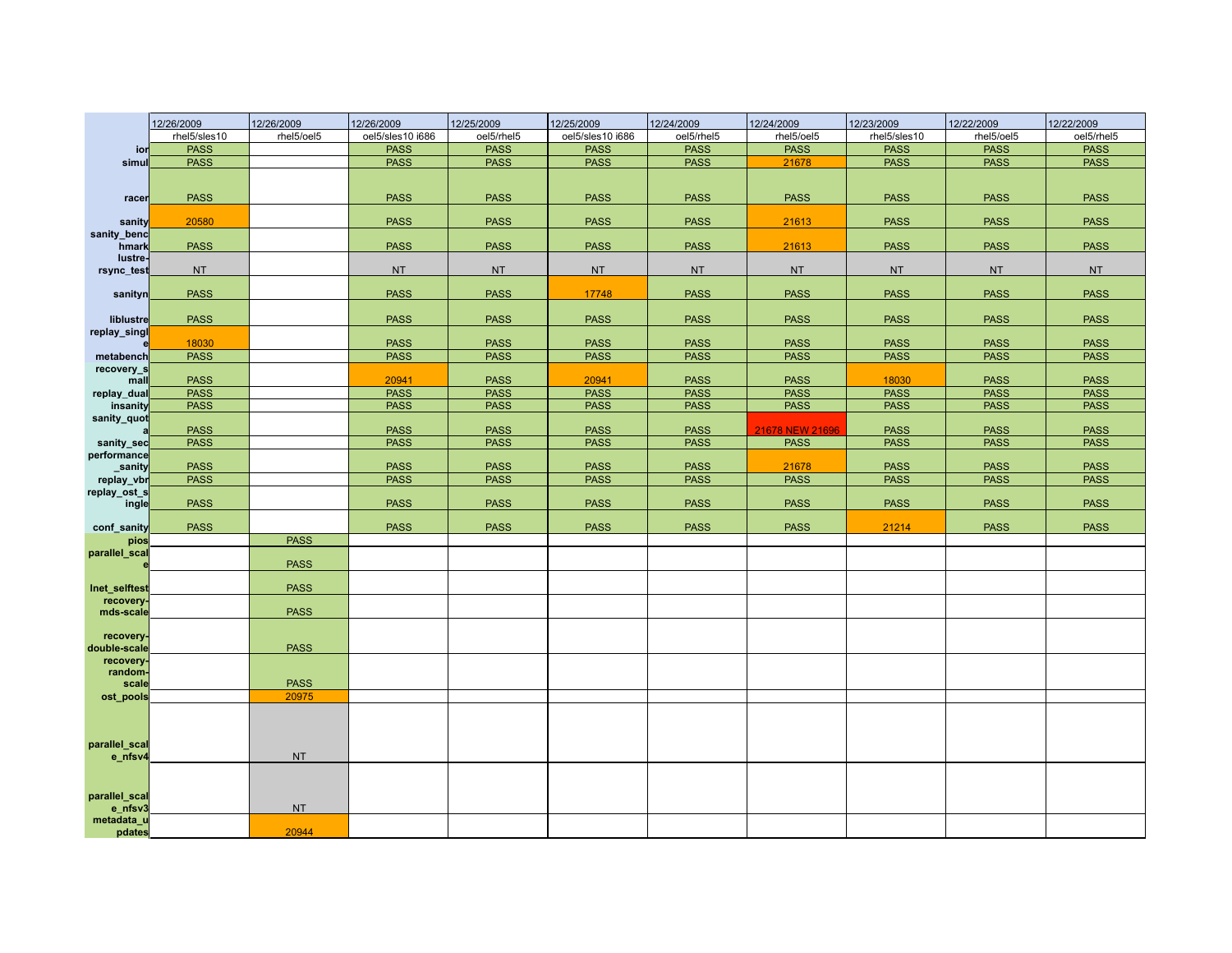|                           | 12/21/2009                | 12/21/2009   | 12/20/2009  | 12/20/2009       | 12/20/2009   | 12/19/2009        | 12/19/2009   | 12/19/2009   | 12/18/2009      | 12/17/2009       |
|---------------------------|---------------------------|--------------|-------------|------------------|--------------|-------------------|--------------|--------------|-----------------|------------------|
|                           | oel5/oel5 i686            | oel5/rhel5   | oel5/oel5   | rhel5/oel5       | rhel5/sles10 | rhel5/sles10 i686 | rhel5/oel5   | rhel5/sles10 | oel5/rhel5 i686 | oel5/rhel5 i686  |
| ior                       | <b>PASS</b>               | <b>PASS</b>  | <b>PASS</b> | <b>PASS</b>      |              | <b>PASS</b>       |              | <b>PASS</b>  | <b>PASS</b>     | <b>PASS</b>      |
| simul                     | <b>PASS</b>               | <b>PASS</b>  | <b>PASS</b> | <b>PASS</b>      |              | <b>PASS</b>       |              | <b>PASS</b>  | <b>PASS</b>     | <b>PASS</b>      |
|                           |                           |              |             |                  |              |                   |              |              |                 |                  |
|                           | racer 18902, 21551, 21794 | 18902, 21794 | <b>PASS</b> | <b>PASS</b>      |              | <b>PASS</b>       |              | <b>PASS</b>  | <b>PASS</b>     | 20645            |
| sanity                    | <b>NT</b>                 | <b>PASS</b>  | <b>PASS</b> | <b>PASS</b>      |              | <b>PASS</b>       |              | <b>PASS</b>  | 21613           | <b>PASS</b>      |
| sanity_benc<br>hmark      | <b>NT</b>                 | <b>PASS</b>  | <b>PASS</b> | <b>PASS</b>      |              | <b>PASS</b>       |              | 20545        | 21128           | <b>PASS</b>      |
| lustre<br>rsync_test      | <b>NT</b>                 | <b>NT</b>    | <b>NT</b>   | <b>NT</b>        |              | <b>NT</b>         |              | NT           | <b>NT</b>       | <b>NT</b>        |
|                           |                           |              |             |                  |              |                   |              |              |                 |                  |
| sanityn                   | <b>NT</b>                 | <b>PASS</b>  | <b>PASS</b> | <b>PASS</b>      |              | <b>PASS</b>       |              | <b>PASS</b>  | <b>PASS</b>     | <b>NEW 21659</b> |
| liblustre<br>replay_singl | <b>NT</b>                 | <b>PASS</b>  | <b>PASS</b> | <b>PASS</b>      |              | <b>PASS</b>       |              | <b>PASS</b>  | <b>PASS</b>     | <b>PASS</b>      |
|                           | <b>NT</b>                 | <b>PASS</b>  | <b>PASS</b> | <b>PASS</b>      |              | <b>PASS</b>       |              | <b>PASS</b>  | <b>PASS</b>     | <b>PASS</b>      |
| metabench                 | <b>PASS</b>               | <b>PASS</b>  | <b>PASS</b> | <b>PASS</b>      |              | <b>PASS</b>       |              | <b>PASS</b>  | <b>PASS</b>     | <b>PASS</b>      |
| recovery_s                |                           |              |             |                  |              |                   |              |              |                 |                  |
| mall                      | <b>PASS</b>               | <b>PASS</b>  | <b>PASS</b> | <b>PASS</b>      |              | 20624             |              | <b>PASS</b>  | <b>PASS</b>     | <b>PASS</b>      |
| replay_dual               | <b>PASS</b>               | <b>PASS</b>  | <b>PASS</b> | <b>PASS</b>      |              | 20624             |              | <b>PASS</b>  | <b>PASS</b>     | <b>PASS</b>      |
| insanity                  | <b>PASS</b>               | <b>PASS</b>  | <b>PASS</b> | <b>PASS</b>      |              | 20624             |              | <b>PASS</b>  | <b>PASS</b>     | <b>PASS</b>      |
| sanity_quot               | <b>PASS</b>               | <b>PASS</b>  | <b>PASS</b> | <b>PASS</b>      |              | 20624             |              | <b>PASS</b>  | <b>PASS</b>     | <b>PASS</b>      |
| sanity_sec                | <b>PASS</b>               | <b>PASS</b>  | <b>PASS</b> | <b>PASS</b>      |              | 20624             |              | <b>PASS</b>  | <b>PASS</b>     | <b>PASS</b>      |
| performance               |                           |              |             |                  |              |                   |              |              |                 |                  |
| sanity                    | <b>PASS</b>               | <b>PASS</b>  | <b>PASS</b> | <b>NEW 21678</b> |              | 20624             |              | <b>PASS</b>  | <b>PASS</b>     | <b>PASS</b>      |
| replay_vbr                | <b>PASS</b>               | <b>PASS</b>  | <b>PASS</b> | <b>PASS</b>      |              | 20624             |              | <b>PASS</b>  | <b>PASS</b>     | <b>PASS</b>      |
| replay_ost_s              |                           |              |             |                  |              |                   |              |              |                 |                  |
| ingle                     | <b>PASS</b>               | <b>PASS</b>  | <b>PASS</b> | <b>PASS</b>      |              | 20624             |              | <b>PASS</b>  | <b>PASS</b>     | <b>PASS</b>      |
| conf_sanity               | 21519                     | <b>PASS</b>  | <b>PASS</b> | <b>PASS</b>      |              | 20624             |              | 21214        | 21598           | <b>PASS</b>      |
| pios                      |                           |              |             |                  | <b>PASS</b>  |                   | <b>PASS</b>  |              |                 |                  |
| parallel_scal             |                           |              |             |                  | 20970        |                   | 20970        |              |                 |                  |
| Inet_selftest             |                           |              |             |                  | <b>NT</b>    |                   | <b>PASS</b>  |              |                 |                  |
| recovery<br>mds-scale     |                           |              |             |                  | <b>PASS</b>  |                   | <b>PASS</b>  |              |                 |                  |
|                           |                           |              |             |                  |              |                   |              |              |                 |                  |
| recovery                  |                           |              |             |                  |              |                   |              |              |                 |                  |
| double-scale              |                           |              |             |                  | <b>PASS</b>  |                   | <b>PASS</b>  |              |                 |                  |
| recovery<br>random-       |                           |              |             |                  |              |                   |              |              |                 |                  |
| scale                     |                           |              |             |                  | <b>PASS</b>  |                   | <b>PASS</b>  |              |                 |                  |
| ost_pools                 |                           |              |             |                  | <b>PASS</b>  |                   | <b>PASS</b>  |              |                 |                  |
|                           |                           |              |             |                  |              |                   |              |              |                 |                  |
| parallel_scal<br>e_nfsv4  |                           |              |             |                  | 20826, 20970 |                   | 20908, 21454 |              |                 |                  |
|                           |                           |              |             |                  |              |                   |              |              |                 |                  |
| parallel_scal<br>e_nfsv3  |                           |              |             |                  | 20826, 20970 |                   | 16715        |              |                 |                  |
| metadata_u<br>pdates      |                           |              |             |                  | 20944        |                   | 20944        |              |                 |                  |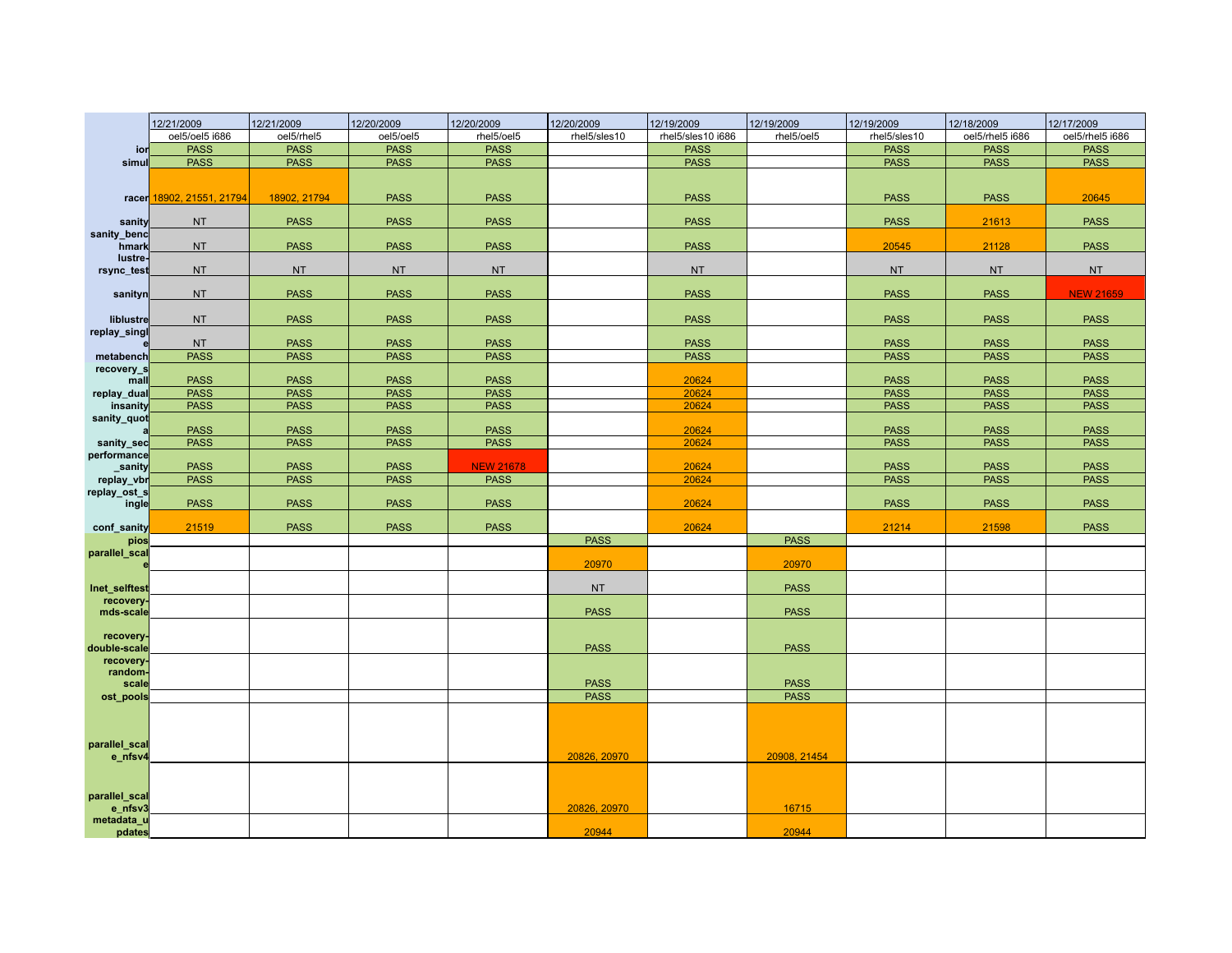|                           | 12/17/2009  | 12/16/2009  | 12/16/2009      | 12/15/2009       | 12/15/2009  | 12/14/2009  | 12/14/2009      | 12/13/2009  | 12/13/2009  | 12/13/2009       |
|---------------------------|-------------|-------------|-----------------|------------------|-------------|-------------|-----------------|-------------|-------------|------------------|
|                           | rhel5/oel5  | rhel5/rhel5 | oel5/rhel5 i686 | rhel5/oel5       | oel5/sles10 | oel5/sles10 | oel5/rhel5 i686 | oel5/sles10 | rhel5/rhel5 | rhel5/rhel5      |
| ior                       | <b>PASS</b> | <b>PASS</b> | <b>PASS</b>     | <b>PASS</b>      | 20624       | <b>PASS</b> | 21551           | <b>PASS</b> |             |                  |
| simu                      | <b>PASS</b> | <b>PASS</b> | <b>PASS</b>     | <b>PASS</b>      | 20624       | <b>PASS</b> | <b>PASS</b>     | <b>PASS</b> |             |                  |
|                           |             |             |                 |                  |             |             |                 |             |             |                  |
| racer                     | <b>PASS</b> | <b>NT</b>   | <b>PASS</b>     | 21551            | 20624       | 21551       | <b>PASS</b>     | <b>PASS</b> |             |                  |
| sanity                    | <b>PASS</b> | 21313       | <b>PASS</b>     | 21613            | 20624       | 21569       | 21613           | <b>PASS</b> |             |                  |
| sanity_benc<br>hmark      | <b>PASS</b> | <b>PASS</b> | <b>PASS</b>     | <b>PASS</b>      | 20624       | <b>PASS</b> | 21128           | <b>PASS</b> |             |                  |
| lustre-<br>rsync_test     | <b>NT</b>   | <b>NT</b>   | <b>NT</b>       | <b>NT</b>        | <b>NT</b>   | <b>NT</b>   | <b>NT</b>       | <b>NT</b>   |             |                  |
| sanityn                   | <b>PASS</b> | <b>PASS</b> | <b>PASS</b>     | <b>PASS</b>      | 20624       | <b>PASS</b> | <b>PASS</b>     | <b>PASS</b> |             |                  |
| liblustre                 | <b>PASS</b> | <b>PASS</b> | <b>PASS</b>     | <b>PASS</b>      | 20624       | <b>PASS</b> | <b>PASS</b>     | <b>PASS</b> |             |                  |
| replay_singl              | <b>PASS</b> | <b>PASS</b> | <b>PASS</b>     | <b>PASS</b>      | 20624       | <b>PASS</b> | <b>PASS</b>     | <b>PASS</b> |             |                  |
| metabench                 | <b>PASS</b> | <b>PASS</b> | <b>PASS</b>     | <b>PASS</b>      | 20624       | <b>PASS</b> | <b>PASS</b>     | <b>PASS</b> |             |                  |
| recovery_s<br>mall        | <b>PASS</b> | <b>PASS</b> | <b>PASS</b>     | <b>PASS</b>      | 20624       | <b>PASS</b> | <b>PASS</b>     | <b>PASS</b> | <b>PASS</b> |                  |
| replay_dual               | <b>PASS</b> | <b>PASS</b> | <b>PASS</b>     | <b>PASS</b>      | 20624       | <b>PASS</b> | <b>PASS</b>     | <b>PASS</b> | <b>PASS</b> |                  |
| insanity                  | <b>PASS</b> | <b>PASS</b> | <b>PASS</b>     | <b>PASS</b>      | 20624       | <b>PASS</b> | <b>PASS</b>     | <b>PASS</b> | <b>PASS</b> |                  |
| sanity_quot               | 20624       | <b>PASS</b> | <b>PASS</b>     | <b>PASS</b>      | 20624       | <b>PASS</b> | <b>PASS</b>     | <b>PASS</b> | <b>PASS</b> |                  |
| sanity_sec                | <b>PASS</b> | <b>PASS</b> | <b>PASS</b>     | <b>PASS</b>      | 20624       | <b>PASS</b> | <b>PASS</b>     | <b>PASS</b> | <b>PASS</b> |                  |
| performance<br>sanity     | <b>PASS</b> | <b>PASS</b> | <b>PASS</b>     | <b>NEW 21636</b> | 20624       | <b>PASS</b> | <b>PASS</b>     | <b>PASS</b> | <b>PASS</b> |                  |
| replay_vbr                | <b>PASS</b> | <b>PASS</b> | <b>PASS</b>     | <b>PASS</b>      | 20624       | <b>PASS</b> | <b>PASS</b>     | <b>PASS</b> | <b>PASS</b> |                  |
| replay_ost_s<br>ingle     | <b>PASS</b> | <b>PASS</b> | <b>PASS</b>     | <b>PASS</b>      | 20624       | <b>PASS</b> | <b>PASS</b>     | <b>PASS</b> | <b>PASS</b> |                  |
| conf sanity               | 15977       | <b>PASS</b> | <b>PASS</b>     | <b>PASS</b>      | 20624       | 15977       | 21598           | <b>PASS</b> | <b>PASS</b> |                  |
| pios                      |             |             |                 |                  |             |             |                 |             |             | <b>NEW 21613</b> |
| parallel_scal             |             |             |                 |                  |             |             |                 |             |             | 20970            |
| Inet_selftest             |             |             |                 |                  |             |             |                 |             |             | <b>PASS</b>      |
| recovery.<br>mds-scale    |             |             |                 |                  |             |             |                 |             |             | <b>PASS</b>      |
| recovery-<br>double-scale |             |             |                 |                  |             |             |                 |             |             | <b>PASS</b>      |
| recovery<br>random-       |             |             |                 |                  |             |             |                 |             |             |                  |
| scale                     |             |             |                 |                  |             |             |                 |             |             | <b>PASS</b>      |
| ost_pools                 |             |             |                 |                  |             |             |                 |             |             | <b>PASS</b>      |
|                           |             |             |                 |                  |             |             |                 |             |             |                  |
| parallel_scal<br>e_nfsv4  |             |             |                 |                  |             |             |                 |             |             | 21454            |
| parallel_scal             |             |             |                 |                  |             |             |                 |             |             |                  |
| e_nfsv3<br>metadata_u     |             |             |                 |                  |             |             |                 |             |             | 16715            |
| pdates                    |             |             |                 |                  |             |             |                 |             |             | 20944            |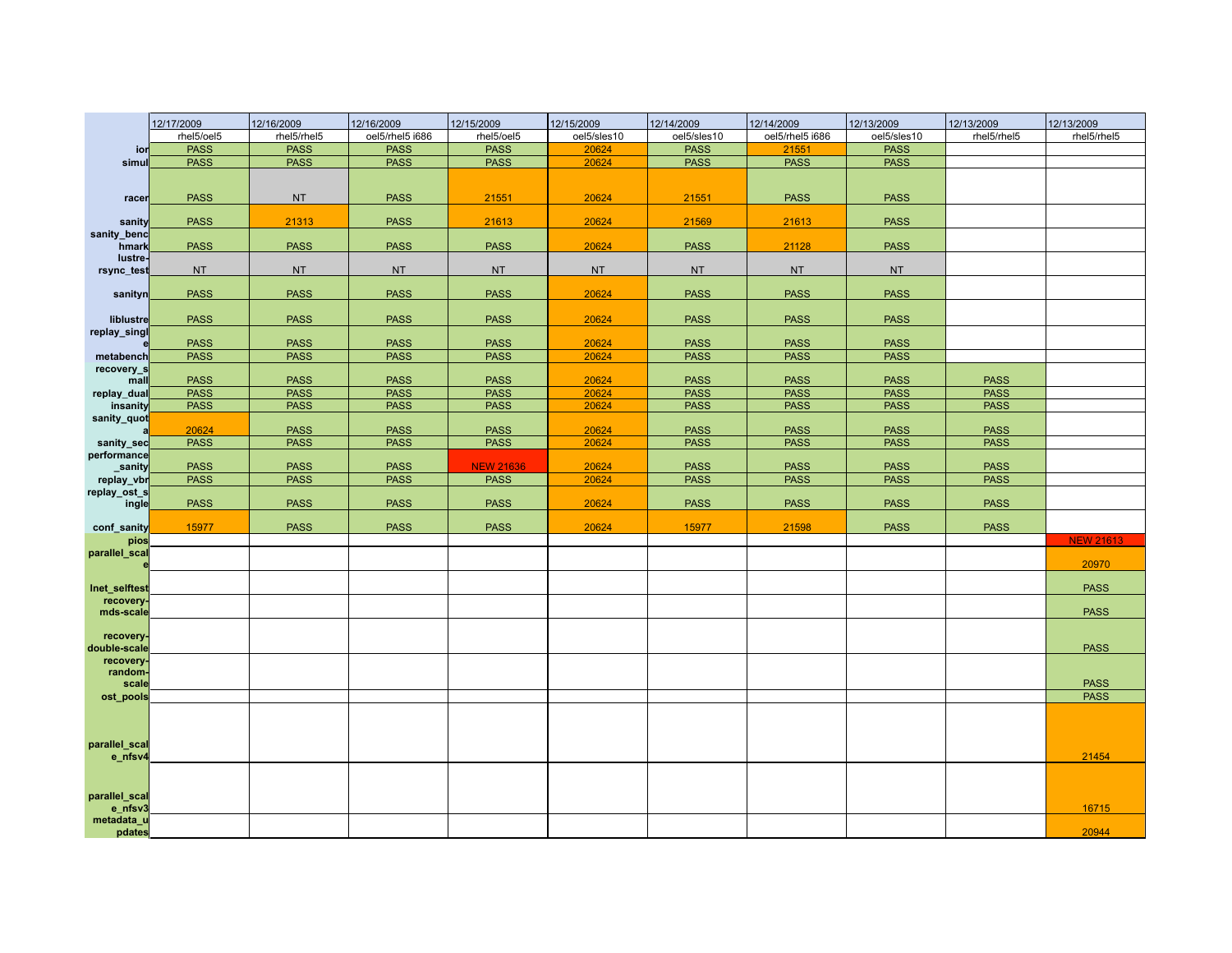|                           | 12/13/2009     | 12/12/2009      | 12/12/2009  | 12/12/2009           | 12/12/2009   | 12/11/2009  | 12/11/2009   | 12/10/2009   | 12/10/2009       | 12/9/2009       |
|---------------------------|----------------|-----------------|-------------|----------------------|--------------|-------------|--------------|--------------|------------------|-----------------|
|                           | oel5/oel5 i686 | oel5/rhel5 i686 | rhel5/rhel5 | oel5/rhel5 i686      | rhel5/sles10 | oel5/sles10 | rhel5/sles10 | rhel5/sles10 | oel5/rhel5       | oel5/rhel5 i686 |
| ior                       |                | <b>PASS</b>     | <b>PASS</b> |                      |              | <b>PASS</b> | <b>PASS</b>  | <b>PASS</b>  | <b>PASS</b>      | <b>PASS</b>     |
| simu                      |                | <b>PASS</b>     | <b>PASS</b> |                      |              | <b>PASS</b> | <b>PASS</b>  | <b>PASS</b>  | <b>PASS</b>      | <b>PASS</b>     |
|                           |                |                 |             |                      |              |             |              |              |                  |                 |
|                           |                | <b>NT</b>       | <b>NT</b>   |                      |              | <b>PASS</b> | <b>PASS</b>  | 10470        | <b>PASS</b>      | <b>PASS</b>     |
| racer                     |                |                 |             |                      |              |             |              |              |                  |                 |
| sanity                    |                | <b>PASS</b>     | <b>PASS</b> |                      |              | 16721       | <b>PASS</b>  | <b>PASS</b>  | 16721, NEW 21594 | <b>PASS</b>     |
| sanity_benc<br>hmark      |                | <b>PASS</b>     | <b>PASS</b> |                      |              | <b>PASS</b> | <b>PASS</b>  | <b>PASS</b>  | 17197            | <b>PASS</b>     |
| lustre-                   |                |                 |             |                      |              |             |              |              |                  |                 |
| rsync_test                |                | <b>NT</b>       | <b>NT</b>   |                      |              | <b>NT</b>   | <b>NT</b>    | <b>NT</b>    | <b>NT</b>        | <b>NT</b>       |
| sanityn                   |                | <b>PASS</b>     | <b>PASS</b> |                      |              | <b>PASS</b> | <b>PASS</b>  | <b>PASS</b>  | <b>PASS</b>      | <b>PASS</b>     |
| liblustre                 |                | <b>PASS</b>     | <b>PASS</b> |                      |              | <b>PASS</b> | <b>PASS</b>  | <b>PASS</b>  | <b>PASS</b>      | <b>PASS</b>     |
| replay_singl              |                |                 |             |                      |              |             |              |              |                  |                 |
|                           |                | 21485           | 21485       |                      |              | <b>PASS</b> | <b>PASS</b>  | <b>PASS</b>  | <b>PASS</b>      | <b>PASS</b>     |
| metabench                 |                | <b>PASS</b>     | <b>PASS</b> |                      |              | <b>PASS</b> | <b>PASS</b>  | <b>PASS</b>  | <b>PASS</b>      | <b>PASS</b>     |
| recovery_s<br>mal         |                | <b>PASS</b>     |             |                      |              | <b>PASS</b> | <b>PASS</b>  | <b>PASS</b>  | <b>PASS</b>      | <b>PASS</b>     |
| replay_dual               |                | <b>PASS</b>     |             |                      |              | <b>PASS</b> | <b>PASS</b>  | <b>PASS</b>  | <b>PASS</b>      | <b>PASS</b>     |
| insanity                  |                | <b>PASS</b>     |             |                      |              | <b>PASS</b> | <b>PASS</b>  | <b>PASS</b>  | <b>PASS</b>      | <b>PASS</b>     |
| sanity_quot               |                |                 |             |                      |              |             |              |              |                  |                 |
|                           |                | <b>PASS</b>     |             |                      |              | <b>PASS</b> | <b>PASS</b>  | <b>PASS</b>  | <b>PASS</b>      | <b>PASS</b>     |
| sanity_sec<br>performance |                | <b>PASS</b>     |             |                      |              | <b>PASS</b> | <b>PASS</b>  | <b>PASS</b>  | <b>PASS</b>      | <b>PASS</b>     |
| sanity                    |                | <b>PASS</b>     |             |                      |              | <b>PASS</b> | <b>PASS</b>  | <b>PASS</b>  | <b>NEW 21595</b> | <b>PASS</b>     |
| replay_vbr                |                | <b>PASS</b>     |             |                      |              | <b>PASS</b> | <b>PASS</b>  | <b>PASS</b>  | <b>PASS</b>      | <b>PASS</b>     |
| replay_ost_s              |                |                 |             |                      |              |             |              |              |                  |                 |
| ingle                     |                | <b>PASS</b>     |             |                      |              | <b>PASS</b> | <b>PASS</b>  | <b>PASS</b>  | <b>PASS</b>      | <b>PASS</b>     |
| conf_sanity               |                | <b>PASS</b>     |             |                      |              | <b>PASS</b> | <b>PASS</b>  | <b>PASS</b>  | <b>NEW 21598</b> | <b>PASS</b>     |
| pios                      | <b>PASS</b>    |                 |             | <b>PASS</b>          | <b>PASS</b>  |             |              |              |                  |                 |
| parallel_scal             | 20970          |                 |             | <b>PASS</b>          | 20970        |             |              |              |                  |                 |
| Inet_selftest             | <b>PASS</b>    |                 |             | <b>PASS</b>          | <b>PASS</b>  |             |              |              |                  |                 |
| recovery                  |                |                 |             |                      |              |             |              |              |                  |                 |
| mds-scale                 | <b>PASS</b>    |                 |             | <b>PASS</b>          | <b>PASS</b>  |             |              |              |                  |                 |
| recovery.                 |                |                 |             |                      |              |             |              |              |                  |                 |
| double-scale              | <b>PASS</b>    |                 |             | <b>PASS</b>          | <b>PASS</b>  |             |              |              |                  |                 |
| recovery                  |                |                 |             |                      |              |             |              |              |                  |                 |
| random-                   |                |                 |             |                      |              |             |              |              |                  |                 |
| scale                     | <b>PASS</b>    |                 |             | <b>PASS</b><br>21066 | <b>PASS</b>  |             |              |              |                  |                 |
| ost_pools                 | 21454          |                 |             |                      | 20975        |             |              |              |                  |                 |
|                           |                |                 |             |                      |              |             |              |              |                  |                 |
|                           |                |                 |             |                      |              |             |              |              |                  |                 |
| parallel_scal<br>e_nfsv4  | 20908, 21555   |                 |             | 16721, 20908, 21555  | 21454        |             |              |              |                  |                 |
|                           |                |                 |             |                      |              |             |              |              |                  |                 |
|                           |                |                 |             |                      |              |             |              |              |                  |                 |
| parallel_scal             |                |                 |             |                      |              |             |              |              |                  |                 |
| e_nfsv3                   | 21454          |                 |             | 16721                | 20826, 20970 |             |              |              |                  |                 |
| metadata_u<br>pdates      | 20944          |                 |             | 20944                | 20944        |             |              |              |                  |                 |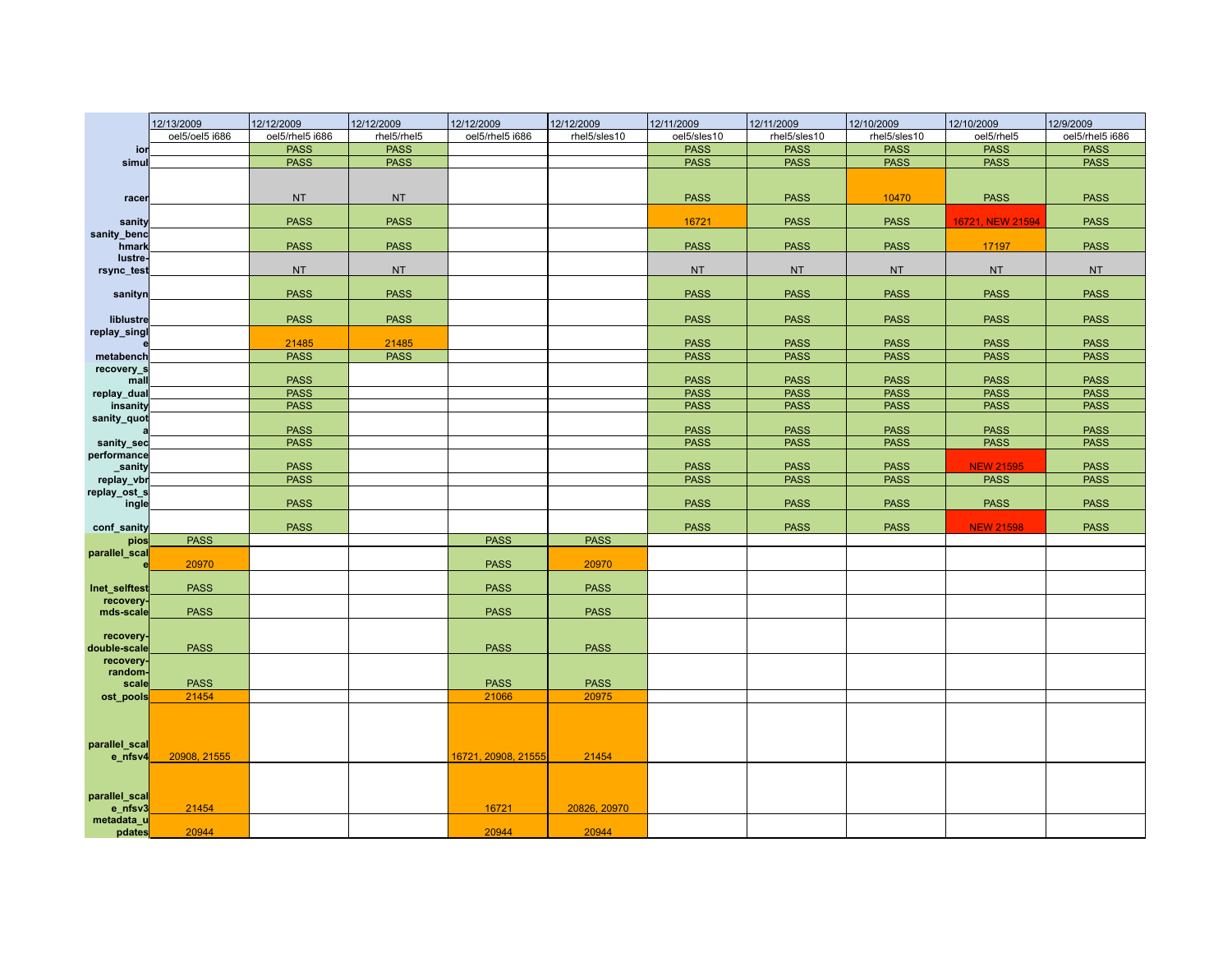|                                  | 12/8/2009                  | 12/7/2009                  | 12/7/2009                  | 12/6/2009            | 12/6/2009                     | 12/5/2009                  | 12/5/2009                                 | 12/4/2009                  | 12/4/2009                  | 12/3/2009                  |
|----------------------------------|----------------------------|----------------------------|----------------------------|----------------------|-------------------------------|----------------------------|-------------------------------------------|----------------------------|----------------------------|----------------------------|
|                                  | rhel5/oel5                 | oel5/sles10                | oel5/sles10                | oel5/sles10          | rhel5/rhel5 i686              | oel5/sles10                | oel5/rhel5 i686                           | rhel5/oel5                 | oel5/sles10                | rhel5/oel5                 |
| ior                              | <b>PASS</b>                | <b>PASS</b>                | <b>PASS</b>                | <b>PASS</b>          | <b>PASS</b>                   | <b>PASS</b>                | <b>PASS</b>                               | <b>PASS</b>                | <b>PASS</b>                | <b>PASS</b>                |
| simu                             | <b>PASS</b>                | <b>PASS</b>                | <b>PASS</b>                | <b>PASS</b>          | <b>PASS</b>                   | <b>PASS</b>                | <b>PASS</b>                               | <b>PASS</b>                | <b>PASS</b>                | <b>PASS</b>                |
| racer                            | <b>PASS</b>                | <b>PASS</b>                | <b>PASS</b>                | 10470                | 21551                         | 10470                      | <b>NEW 21551</b>                          | <b>PASS</b>                | <b>PASS</b>                | <b>PASS</b>                |
| sanity                           | <b>PASS</b>                | <b>PASS</b>                | <b>PASS</b>                | <b>PASS</b>          | <b>PASS</b>                   | <b>PASS</b>                | <b>PASS</b>                               | 21079                      | 16721                      | 21079                      |
| sanity_benc<br>hmark             | <b>PASS</b>                | <b>PASS</b>                | <b>PASS</b>                | <b>PASS</b>          | <b>PASS</b>                   | 20545                      | <b>PASS</b>                               | <b>PASS</b>                | <b>PASS</b>                | <b>PASS</b>                |
| lustre-<br>rsync_test            | <b>NT</b>                  | <b>NT</b>                  | <b>NT</b>                  | <b>NT</b>            | <b>NT</b>                     | <b>NT</b>                  | <b>NT</b>                                 | <b>NT</b>                  | <b>NT</b>                  | <b>NT</b>                  |
| sanityn                          | <b>PASS</b>                | <b>PASS</b>                | <b>PASS</b>                | <b>PASS</b>          | <b>PASS</b>                   | <b>PASS</b>                | 21314                                     | <b>PASS</b>                | 21314, NEW 21549           | <b>PASS</b>                |
| <b>liblustre</b><br>replay_singl | <b>PASS</b>                | <b>PASS</b>                | <b>PASS</b>                | <b>PASS</b>          | <b>PASS</b>                   | <b>PASS</b>                | <b>PASS</b>                               | <b>PASS</b>                | <b>PASS</b>                | <b>PASS</b>                |
|                                  | <b>PASS</b>                | 21485                      | <b>PASS</b>                | <b>PASS</b>          | <b>PASS</b>                   | <b>PASS</b>                | <b>PASS</b>                               | <b>PASS</b>                | 21485                      | <b>PASS</b>                |
| metabench                        | <b>PASS</b>                | <b>PASS</b>                | <b>PASS</b>                | <b>PASS</b>          | <b>PASS</b>                   | <b>PASS</b>                | <b>PASS</b>                               | <b>PASS</b>                | <b>PASS</b>                | <b>PASS</b>                |
| recovery_s<br>mall               | <b>PASS</b>                | <b>PASS</b>                | <b>PASS</b>                | <b>PASS</b>          | <b>PASS</b>                   | <b>PASS</b>                | <b>PASS</b>                               | <b>PASS</b>                | <b>PASS</b>                | <b>PASS</b>                |
| replay_dual                      | <b>PASS</b>                | <b>PASS</b>                | <b>PASS</b>                | <b>NEW 21558</b>     | <b>PASS</b>                   | <b>PASS</b>                | <b>PASS</b>                               | <b>PASS</b>                | <b>PASS</b>                | <b>PASS</b>                |
| insanity                         | <b>PASS</b>                | <b>PASS</b>                | <b>PASS</b>                | <b>PASS</b>          | <b>PASS</b>                   | <b>PASS</b>                | <b>PASS</b>                               | <b>PASS</b>                | <b>PASS</b>                | <b>PASS</b>                |
| sanity_quot                      | <b>PASS</b><br><b>PASS</b> | <b>PASS</b><br><b>PASS</b> | <b>PASS</b><br><b>PASS</b> | 21212<br><b>PASS</b> | <b>PASS</b><br><b>PASS</b>    | <b>PASS</b><br><b>PASS</b> | <b>PASS</b><br><b>PASS</b>                | <b>PASS</b><br><b>PASS</b> | <b>PASS</b><br><b>PASS</b> | <b>PASS</b><br><b>PASS</b> |
| sanity_sec<br>performance        |                            |                            |                            |                      |                               |                            |                                           |                            |                            |                            |
| sanity                           | <b>PASS</b>                | <b>PASS</b>                | <b>PASS</b>                | <b>PASS</b>          | <b>PASS</b>                   | <b>PASS</b>                | <b>PASS</b>                               | <b>PASS</b>                | <b>PASS</b>                | <b>PASS</b>                |
| replay_vbr                       | <b>PASS</b>                | <b>PASS</b>                | <b>PASS</b>                | <b>PASS</b>          | <b>PASS</b>                   | <b>PASS</b>                | <b>PASS</b>                               | <b>PASS</b>                | <b>PASS</b>                | <b>PASS</b>                |
| replay_ost_s<br>ingle            | <b>PASS</b>                | <b>PASS</b>                | <b>PASS</b>                | <b>PASS</b>          | <b>PASS</b>                   | <b>PASS</b>                | <b>PASS</b>                               | <b>PASS</b>                | <b>PASS</b>                | <b>PASS</b>                |
| conf sanity                      | 15977                      | <b>PASS</b>                | <b>PASS</b>                | 15977                | <b>PASS</b>                   | 15977                      | <b>PASS</b>                               | 15977                      | <b>PASS</b>                | 15977                      |
| pios                             |                            |                            |                            | <b>PASS</b>          | 20615                         | <b>PASS</b>                | <b>PASS</b>                               |                            |                            |                            |
| parallel_scal                    |                            |                            |                            | 21553                | 20970                         | <b>NEW 21553</b>           | <b>PASS</b>                               |                            |                            |                            |
| Inet selftest                    |                            |                            |                            | <b>PASS</b>          | <b>PASS</b>                   | <b>PASS</b>                | <b>NT</b>                                 |                            |                            |                            |
| recovery.<br>mds-scale           |                            |                            |                            | <b>PASS</b>          | <b>PASS</b>                   | <b>PASS</b>                | <b>PASS</b>                               |                            |                            |                            |
| recovery-<br>double-scale        |                            |                            |                            | <b>PASS</b>          | 21559                         | <b>PASS</b>                | <b>PASS</b>                               |                            |                            |                            |
| recovery-<br>random-<br>scale    |                            |                            |                            | <b>PASS</b>          | <b>PASS</b>                   | <b>PASS</b>                | <b>PASS</b>                               |                            |                            |                            |
| ost_pools                        |                            |                            |                            | <b>PASS</b>          | <b>PASS</b>                   | 20975                      | 20975                                     |                            |                            |                            |
|                                  |                            |                            |                            |                      |                               |                            | <b>NEW 20826, NEW</b><br>20908, NEW 20970 |                            |                            |                            |
| parallel_scal<br>e_nfsv4         |                            |                            |                            | 21454                | <b>NT</b>                     | 21454                      | <b>NEW 21142, NEW</b><br>21555            |                            |                            |                            |
| parallel_scal<br>e_nfsv3         |                            |                            |                            | 21454, 21555         | 20826, 20908,<br>20970, 21142 | 21454                      | 16715                                     |                            |                            |                            |
| metadata_u                       |                            |                            |                            |                      |                               |                            |                                           |                            |                            |                            |
| pdates                           |                            |                            |                            | 20944                | 20944                         | 20944                      | 20944                                     |                            |                            |                            |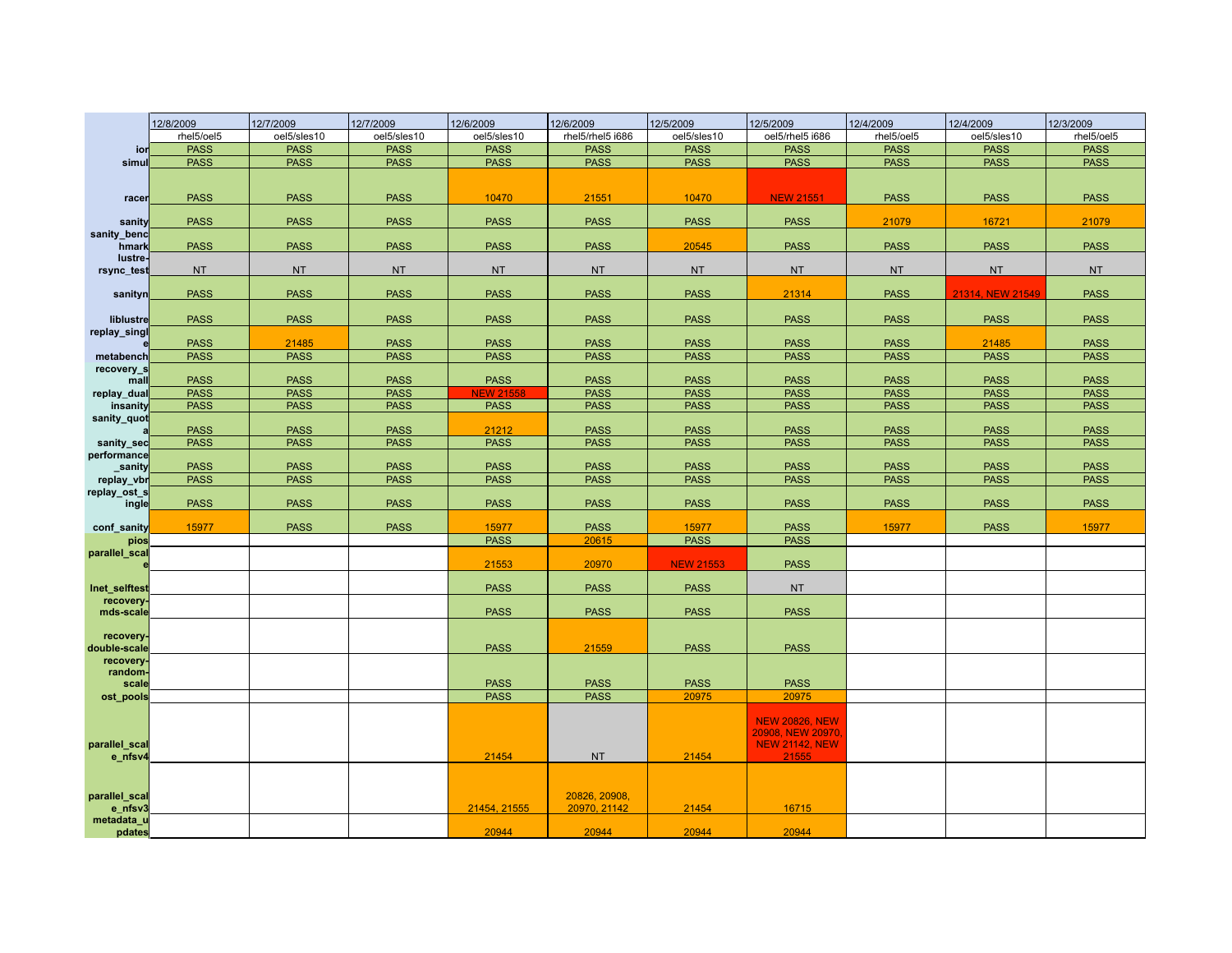|                            | 12/2/2009   | 12/1/2009        | 11/30/2009   | 11/29/2009                 | 11/29/2009   | 11/28/2009     | 11/28/2009     | 11/27/2009                 | 11/26/2009                 | 11/26/2009                 |
|----------------------------|-------------|------------------|--------------|----------------------------|--------------|----------------|----------------|----------------------------|----------------------------|----------------------------|
|                            | oel5/sles10 | oel5/sles10      | rhel5/sles11 | rhel5/oel5                 | rhel5/sles11 | rhel5/sles11   | rhel5/sles11   | rhel5/oel5                 | rhel5/oel5                 | oel5/rhel5 i686            |
| ior                        | <b>PASS</b> | <b>PASS</b>      | <b>PASS</b>  | <b>PASS</b>                | <b>PASS</b>  | <b>PASS</b>    | <b>PASS</b>    | <b>PASS</b>                | <b>PASS</b>                | <b>PASS</b>                |
| simul                      | <b>PASS</b> | <b>PASS</b>      | <b>PASS</b>  | <b>PASS</b>                | <b>PASS</b>  | <b>PASS</b>    | <b>PASS</b>    | <b>PASS</b>                | <b>PASS</b>                | <b>PASS</b>                |
|                            |             |                  |              |                            |              |                |                |                            |                            |                            |
| racer                      | <b>PASS</b> | 10470            | 10470        | 16721                      | 10470        | <b>PASS</b>    | 10470          | <b>PASS</b>                | 10470                      | <b>VET</b>                 |
|                            | 21079       | <b>NEW 21517</b> | 20948        | <b>PASS</b>                | 20948        | 20948          | 20948          | <b>PASS</b>                | <b>PASS</b>                | <b>PASS</b>                |
| sanity<br>sanity_benc      |             |                  |              |                            |              |                |                |                            |                            |                            |
| hmark                      | <b>PASS</b> | <b>PASS</b>      | <b>PASS</b>  | <b>PASS</b>                | <b>PASS</b>  | <b>PASS</b>    | <b>PASS</b>    | <b>PASS</b>                | <b>PASS</b>                | <b>PASS</b>                |
| lustre-<br>rsync_test      | 21516       | 21516            | <b>PASS</b>  | <b>PASS</b>                | <b>PASS</b>  | <b>PASS</b>    | <b>PASS</b>    | <b>PASS</b>                | <b>PASS</b>                | <b>PASS</b>                |
|                            | 21434       | 21434            | <b>NT</b>    | 21434                      | <b>NT</b>    | <b>NT</b>      | <b>NT</b>      | 21434                      | 21434                      | <b>VET</b>                 |
| sanityn                    |             |                  |              |                            |              |                |                |                            |                            |                            |
| liblustre                  | <b>PASS</b> | <b>PASS</b>      | 21399        | <b>PASS</b>                | 21399        | 21399          | 21399          | <b>PASS</b>                | <b>PASS</b>                | <b>PASS</b>                |
| replay_singl               | <b>PASS</b> | <b>PASS</b>      | 15587        | <b>PASS</b>                | 15587        | 15587          | <b>NT</b>      | <b>PASS</b>                | <b>PASS</b>                | <b>PASS</b>                |
| metabench                  | <b>PASS</b> | <b>PASS</b>      | NT           | <b>NT</b>                  | <b>NT</b>    | <b>NT</b>      | <b>NT</b>      | <b>NT</b>                  | <b>NT</b>                  | <b>NT</b>                  |
| recovery_s                 |             |                  |              |                            |              |                |                |                            |                            |                            |
| mall                       | <b>PASS</b> | <b>PASS</b>      | <b>PASS</b>  | <b>PASS</b>                | <b>PASS</b>  | <b>PASS</b>    | <b>PASS</b>    | <b>PASS</b>                | <b>PASS</b>                | <b>PASS</b>                |
| replay_dual                | <b>PASS</b> | <b>PASS</b>      | <b>PASS</b>  | <b>PASS</b>                | <b>PASS</b>  | <b>PASS</b>    | <b>PASS</b>    | <b>PASS</b>                | <b>PASS</b>                | <b>PASS</b>                |
| insanity<br>sanity_quot    | <b>PASS</b> | <b>PASS</b>      | <b>PASS</b>  | <b>PASS</b>                | <b>PASS</b>  | <b>PASS</b>    | <b>PASS</b>    | <b>PASS</b>                | <b>PASS</b>                | <b>PASS</b>                |
|                            | <b>PASS</b> | <b>PASS</b>      | 21212        | <b>PASS</b>                | <b>PASS</b>  | <b>PASS</b>    | <b>PASS</b>    | <b>PASS</b>                | <b>PASS</b>                | <b>PASS</b>                |
| sanity_sec                 | <b>PASS</b> | <b>PASS</b>      | <b>PASS</b>  | <b>PASS</b>                | <b>PASS</b>  | <b>PASS</b>    | <b>PASS</b>    | <b>PASS</b>                | <b>PASS</b>                | <b>PASS</b>                |
| performance                |             |                  |              |                            |              |                |                |                            |                            |                            |
| sanity                     | <b>PASS</b> | <b>PASS</b>      | 21177        | <b>PASS</b><br><b>PASS</b> | 21177        | 21177<br>20680 | 21177<br>20680 | <b>PASS</b><br><b>PASS</b> | <b>PASS</b><br><b>PASS</b> | <b>PASS</b><br><b>PASS</b> |
| replay_vbr<br>replay_ost_s | <b>PASS</b> | <b>PASS</b>      | 20680        |                            | 20680        |                |                |                            |                            |                            |
| ingle                      | <b>PASS</b> | <b>PASS</b>      | <b>PASS</b>  | <b>PASS</b>                | <b>PASS</b>  | <b>PASS</b>    | <b>PASS</b>    | <b>PASS</b>                | <b>PASS</b>                | <b>PASS</b>                |
| conf sanity                | <b>PASS</b> | <b>NEW 21519</b> | <b>PASS</b>  | <b>PASS</b>                | <b>PASS</b>  | 15977          | <b>PASS</b>    | 15977                      | 15977                      | <b>PASS</b>                |
| pios                       |             |                  |              | <b>PASS</b>                | <b>PASS</b>  | <b>PASS</b>    | <b>PASS</b>    |                            |                            |                            |
| parallel_scal              |             |                  |              | <b>PASS</b>                | <b>PASS</b>  | <b>PASS</b>    | <b>PASS</b>    |                            |                            |                            |
|                            |             |                  |              |                            |              |                |                |                            |                            |                            |
| Inet selftest<br>recovery- |             |                  |              | <b>PASS</b>                | <b>PASS</b>  | <b>PASS</b>    | <b>PASS</b>    |                            |                            |                            |
| mds-scale                  |             |                  |              | <b>PASS</b>                | <b>PASS</b>  | <b>PASS</b>    | <b>PASS</b>    |                            |                            |                            |
| recovery-                  |             |                  |              |                            |              |                |                |                            |                            |                            |
| double-scale               |             |                  |              | <b>PASS</b>                | <b>PASS</b>  | <b>PASS</b>    | <b>PASS</b>    |                            |                            |                            |
| recovery-                  |             |                  |              |                            |              |                |                |                            |                            |                            |
| random-<br>scale           |             |                  |              | <b>PASS</b>                | <b>PASS</b>  | <b>PASS</b>    | <b>PASS</b>    |                            |                            |                            |
| ost_pools                  |             |                  |              | <b>PASS</b>                | <b>PASS</b>  | 20975          | 21066          |                            |                            |                            |
|                            |             |                  |              |                            |              |                |                |                            |                            |                            |
|                            |             |                  |              |                            |              |                |                |                            |                            |                            |
| parallel_scal              |             |                  |              |                            |              |                |                |                            |                            |                            |
| e_nfsv4                    |             |                  |              | <b>NT</b>                  | 21450        | 21450          | 21450          |                            |                            |                            |
|                            |             |                  |              |                            |              |                |                |                            |                            |                            |
| parallel_scal              |             |                  |              | 20826, 20908,              |              |                |                |                            |                            |                            |
| e_nfsv3                    |             |                  |              | 20970, 21142               | 21450        | 21450          | 21450          |                            |                            |                            |
| metadata_u<br>pdates       |             |                  |              | 20944                      | 20944        | 20944          | 20944          |                            |                            |                            |